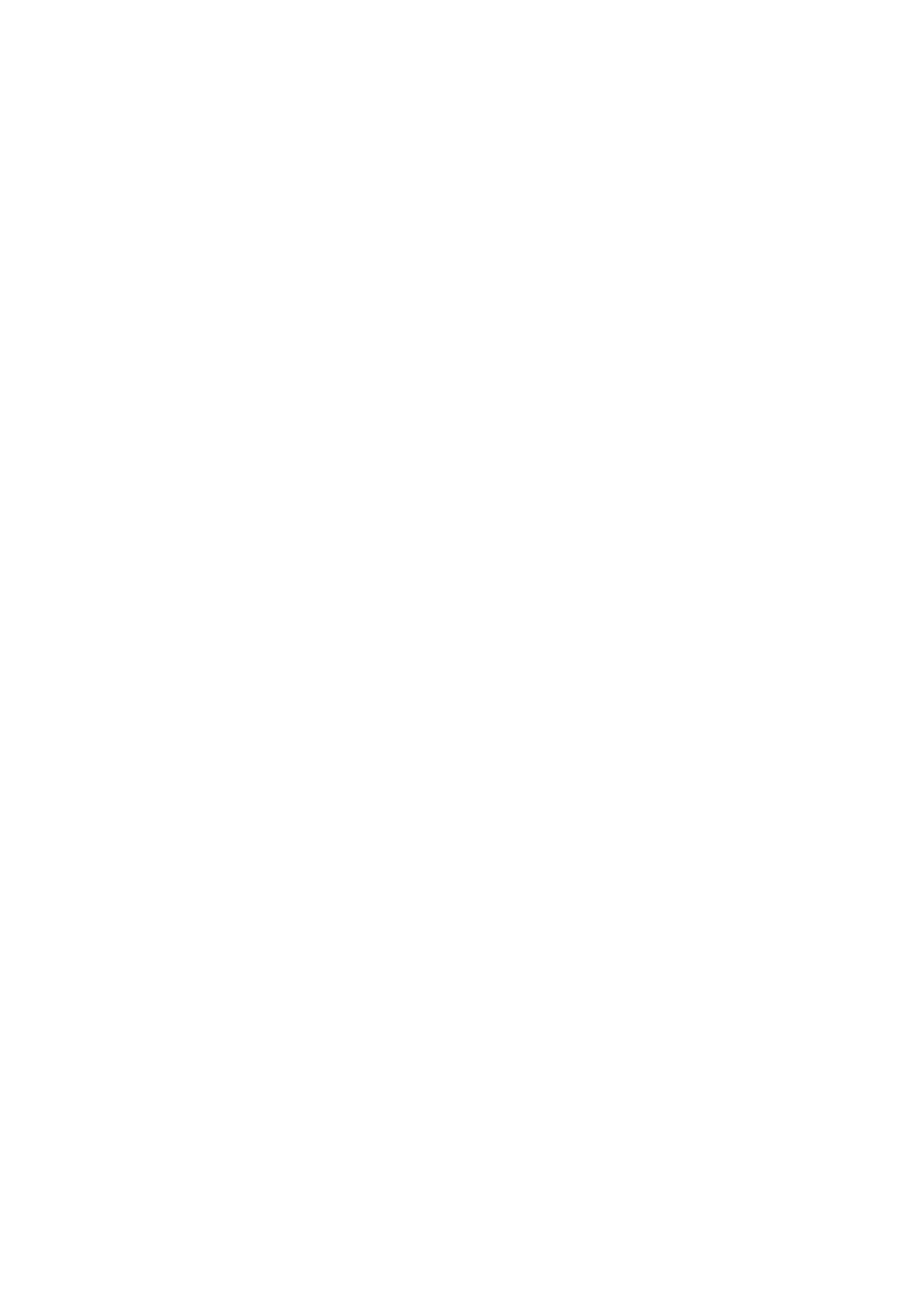## Abstract

<span id="page-2-0"></span>Co-channel interference is becoming a real headache for operators when deploying HetNets but a solution presents itself in the form of inter-cell interference coordination (ICIC). One form of ICIC is called almost blank subframes (ABS) and in this report one implements an ABS system in a network simulator. The implementation is documented and discussed.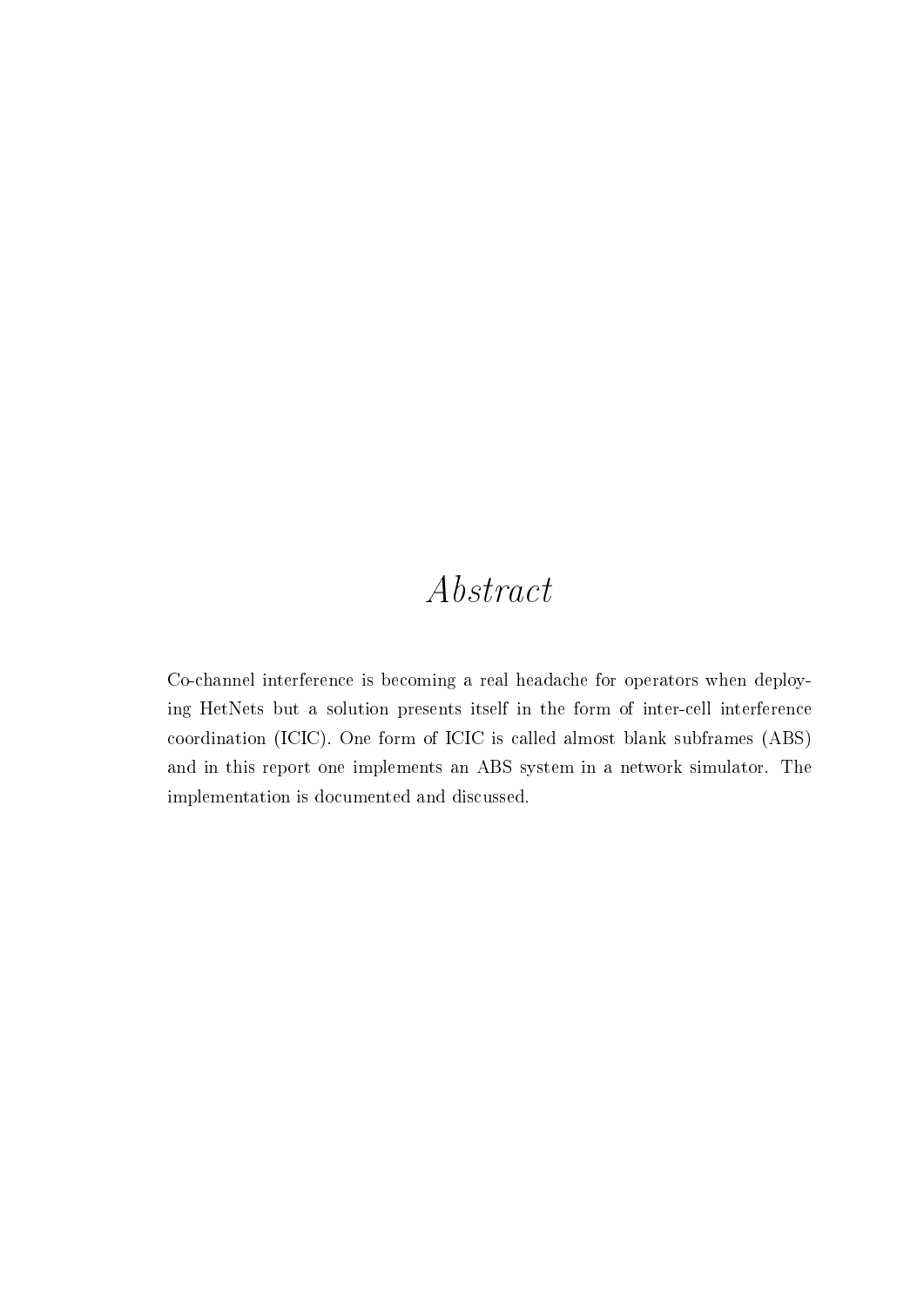## CONTENTS

|                         | <b>Abbreviations</b>                                                                                                                       | iv              |
|-------------------------|--------------------------------------------------------------------------------------------------------------------------------------------|-----------------|
| 1                       | Introduction                                                                                                                               | $\mathbf 1$     |
| $\overline{2}$          | Heterogeneous Networks (HetNets)                                                                                                           | 3               |
|                         | 2.1                                                                                                                                        | 3               |
|                         | 2.2                                                                                                                                        | 3               |
|                         | .<br>The contract of the contract of the contract of the contract of the contract of the contract of the contract of<br>2.3<br>Femto-cells | $\overline{4}$  |
|                         | 2.4                                                                                                                                        | $\overline{5}$  |
|                         | 2.5                                                                                                                                        | $6\phantom{.}6$ |
|                         | 2.6                                                                                                                                        | $\overline{7}$  |
| $\bf{3}$                | <b>Inter-cell Interference Coordination</b>                                                                                                | 8               |
|                         | $3.1\,$                                                                                                                                    | 8               |
|                         | Inter-Cell Interference Coordination in rel. $8/9$<br>3.2                                                                                  | 8               |
|                         | RSRP and RSRQ<br>3.3                                                                                                                       | 10              |
|                         | 3.4                                                                                                                                        | 11              |
|                         | 3.5                                                                                                                                        | 12              |
|                         | 3.6                                                                                                                                        | 13              |
|                         | 3.7                                                                                                                                        | 14              |
|                         | 3.8                                                                                                                                        | 15              |
|                         | Macro-Femto ABS Scenario<br>3.9                                                                                                            | 16              |
|                         | 3.10                                                                                                                                       | 18              |
|                         | Scheduler modification for ABS deployment<br>3.11                                                                                          | 19              |
|                         | 3.12 Disadvantages of time-domain eICIC and a series of the series of time-domain eICIC                                                    | 19              |
| $\overline{\mathbf{4}}$ | $NS-3$                                                                                                                                     | 21              |
|                         | 4.1                                                                                                                                        | 23              |
|                         | The granularity of the LENA lte model<br>4.2                                                                                               | 24              |

[Abstract](#page-5-0) i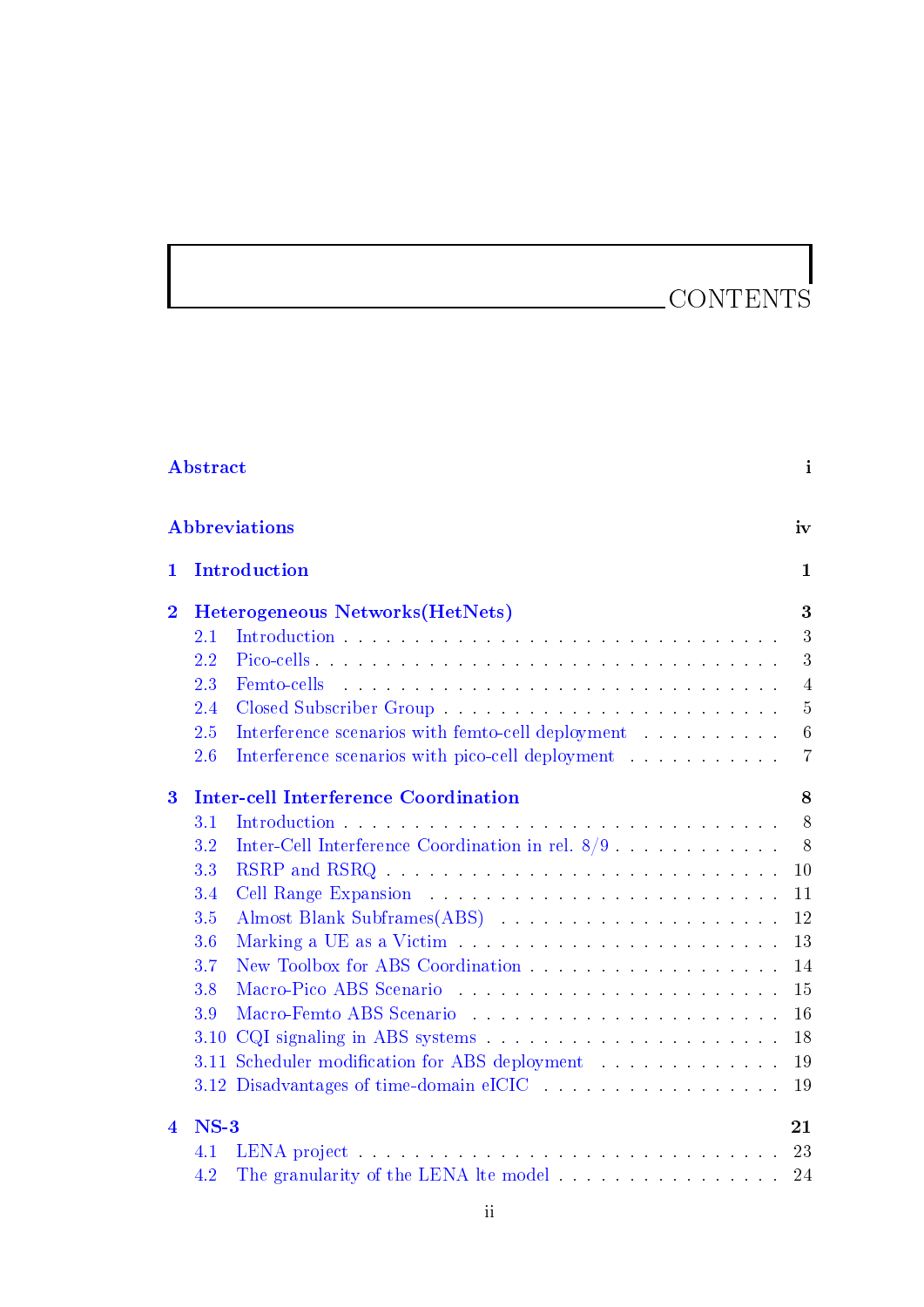|  | 4.2.2 Approximations that influence simulation results 26 |    |
|--|-----------------------------------------------------------|----|
|  | 423                                                       |    |
|  | 5 ABS implementation in NS-3                              | 29 |
|  |                                                           |    |
|  |                                                           |    |
|  |                                                           |    |
|  |                                                           |    |
|  | <b>6</b> Conclusion                                       | 34 |

|  | A NS-3 implementation                                                                                         |  |  |  |  |  |  |  |  |  |  |  |  |  |  |  |  | -36 |
|--|---------------------------------------------------------------------------------------------------------------|--|--|--|--|--|--|--|--|--|--|--|--|--|--|--|--|-----|
|  |                                                                                                               |  |  |  |  |  |  |  |  |  |  |  |  |  |  |  |  |     |
|  | A.2 Code experience and a series of the series of the series of the series of the series of the series of the |  |  |  |  |  |  |  |  |  |  |  |  |  |  |  |  |     |

#### [Bibliography](#page-2-0) 38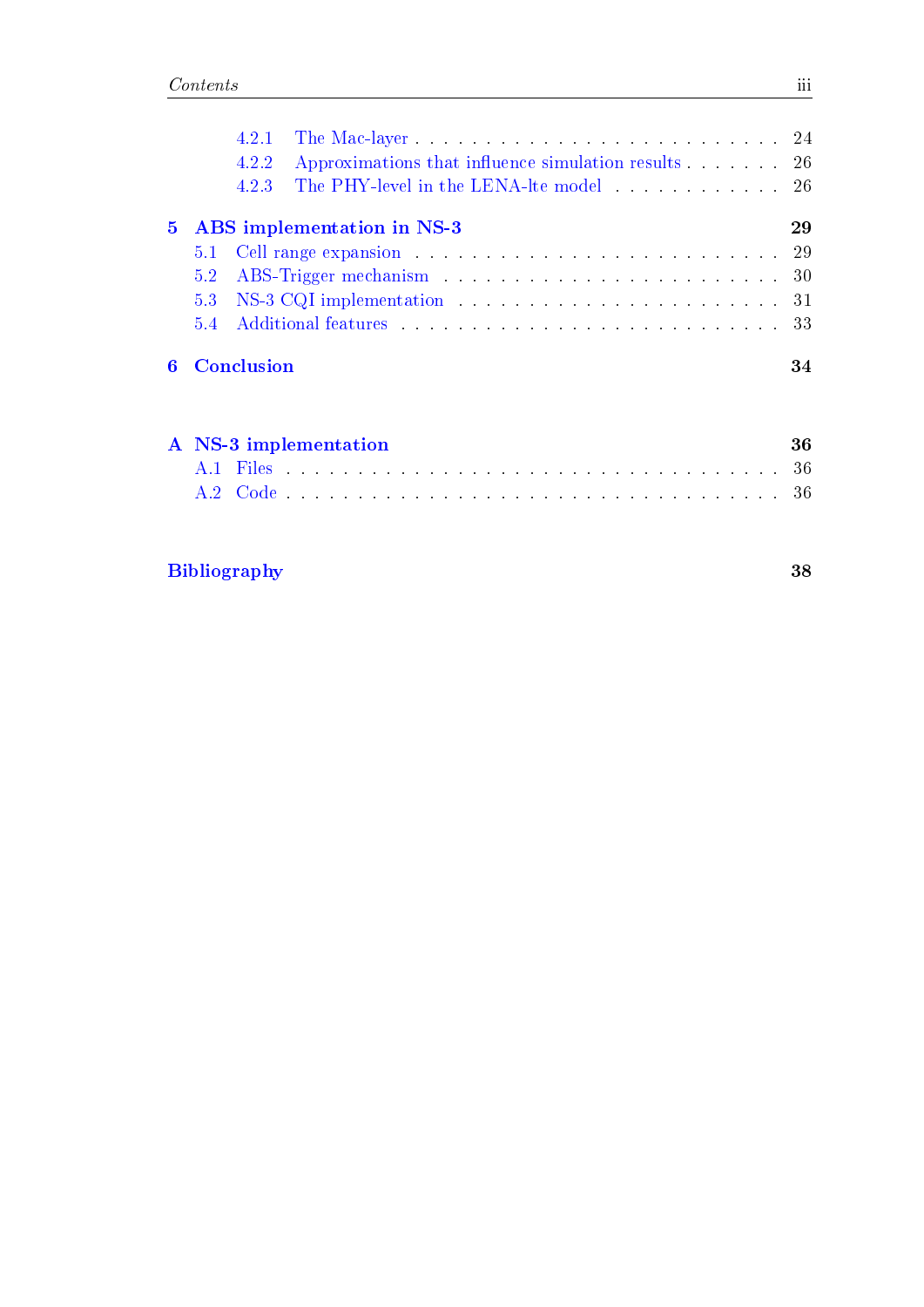## ABBREVIATIONS

<span id="page-5-0"></span>

| eNB            | evolved Node B                                |
|----------------|-----------------------------------------------|
| UE             | User Equipment                                |
| $\mathbf{ABS}$ | <b>Almost Blank Subframes</b>                 |
| VUE            | Victim User Equipment                         |
| VMUE           | Victim Macro User Equipment                   |
| <b>VPUE</b>    | Victim Pico User Equipment                    |
| $\mathbf{MUE}$ | Macro User Equipment                          |
| PUE            | Pico User Equipment                           |
| <b>FUE</b>     | Femto User Equipment                          |
| QoS            | Quality of Service                            |
| HetNet         | <b>Heterogeneous Networks</b>                 |
| ICIC           | Inter-Cell Interference Coordination          |
| $_{\rm eICIC}$ | enhanced Inter-Cell Interference Coordination |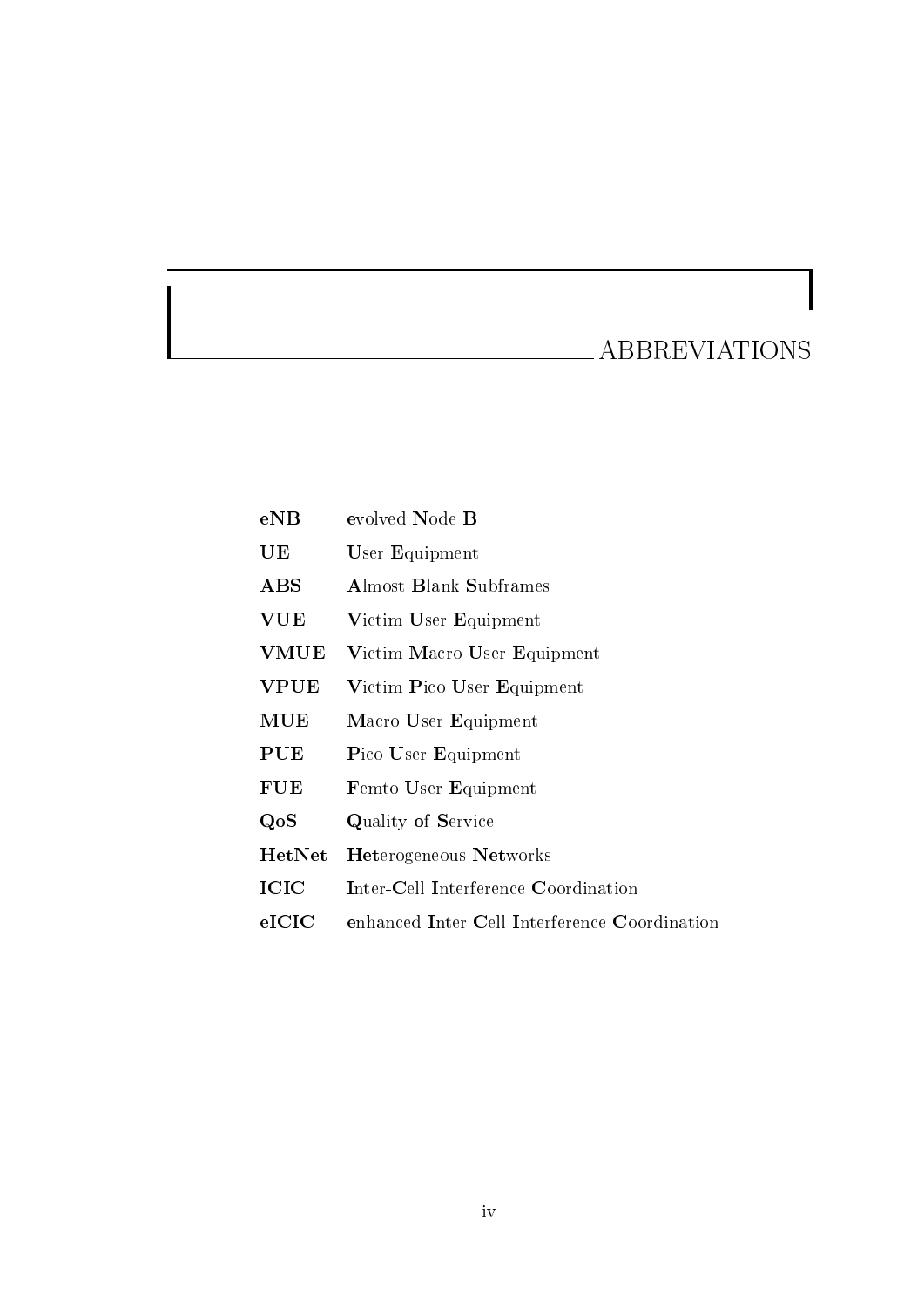# CHAPTER 1

#### INTRODUCTION

Growing demand for smart phones and an ever increasing data consumption from the consumers forces operators to increase the capacity of their mobile network. One of the methods chosen is cell splitting, in which one employs a tighter base station grid with often smaller cells to cover specific hot spots or important business partners. These networks are referred to as heterogeneous networks where the cells are of different character, have different parameters and often different carriers. But the aim of 3gpp is that of a single carrier heterogeneous network able to combat strong interference through coordination between cells.

One special type of coordination has been considered in this report where the cell grid consists of normal base stations with LTE radios called macro-cells and smaller base stations with less transmit power called pico-cells. The pico cells deploy cell range expansion which, in turn, increases interference for the cell-edge users at the pico-cell in the 'expanded zone'.

A fix for this interference problem is deployment of so called time-domain Inter-Cell Interference Coordination(TD-ICIC). This technique aims at increasing overall network throughput through scheduling different cells in the time domain through coordination between cells. This approach is called Almost Blank Subframes and is standardized in 3gpp release 10.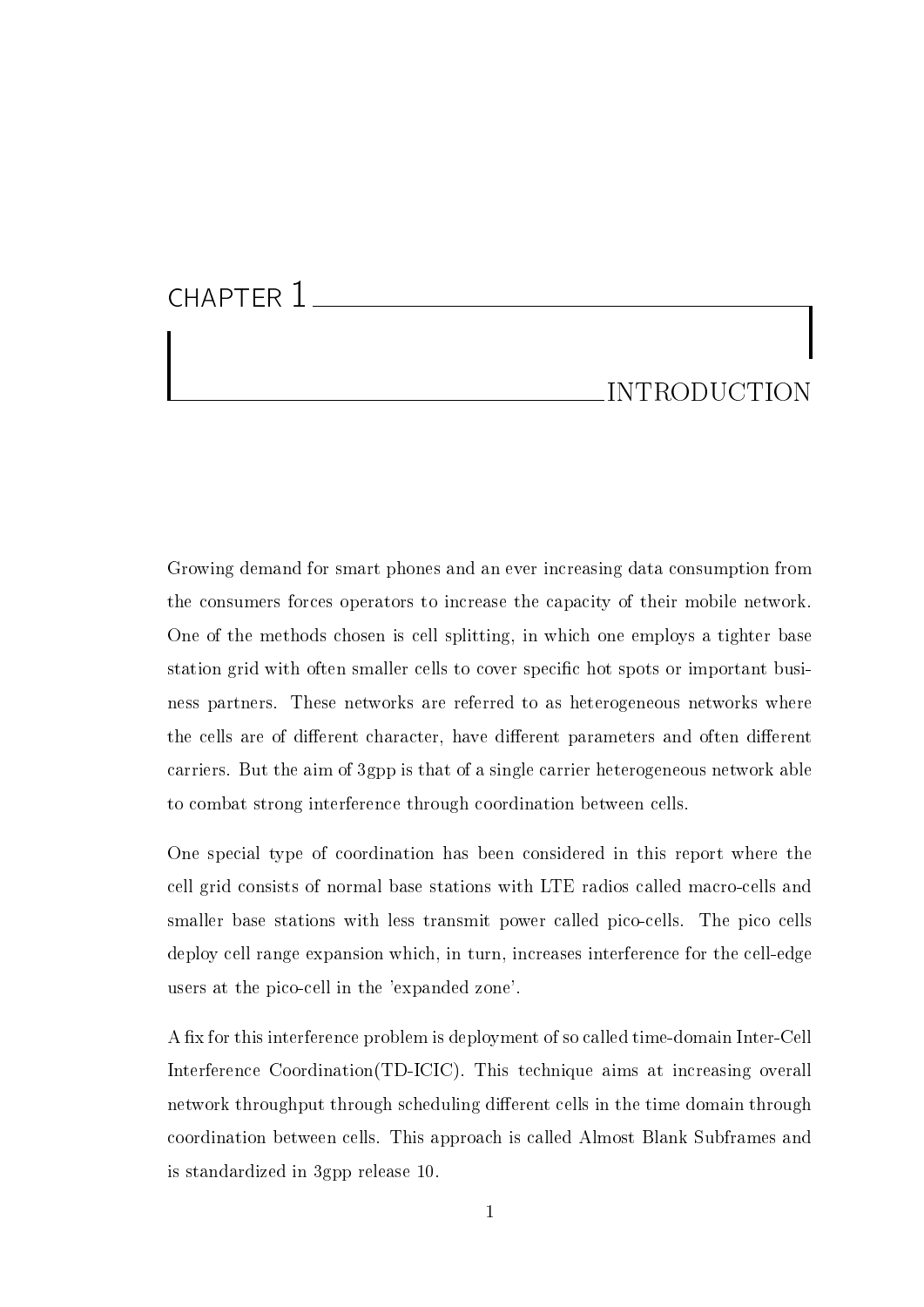In order to use TD-ICIC in the most efficient way and gain a substantial throughput increase one must design algorithms and test them in a realistic simulator. One such simulator is the network simulator 3 (NS-3) which has a lte module designed to facilitate radio resource management techniques.

The current NS-3 LENA-lte module does not support any of the features required for subframe blanking, cell range expansion or TD-ICIC specific communication. This report is based on implementing such a module on top of the already existing LENA module and documenting the progress done. Unfortunately not all features required for full scale ABS system has been implemented but future directions are laid out.

This report will focus on documenting an extension for the NS-3 LENA-lte module to support TD-ICIC and discuss some of the challenges facing ABS and HetNets. Hopefully the reader will get a look at how an ABS implementation can be done in NS-3 and be able to make his own features to support ones research into optimisation algorithms using ABS.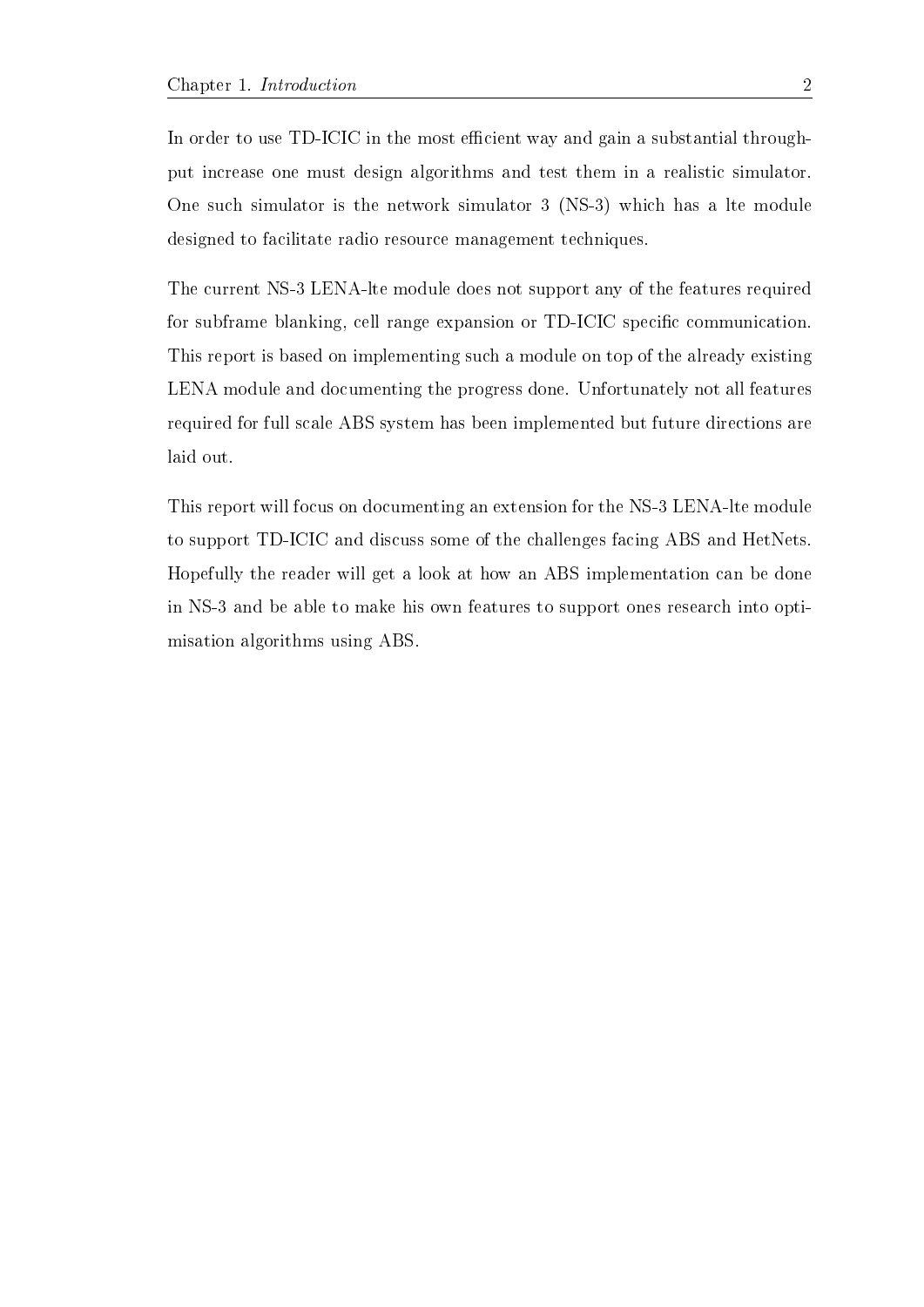## <span id="page-8-0"></span>CHAPTER 2

HETEROGENEOUS NETWORKS(HETNETS)

#### 2.1 Introduction

In order to exploit the new technology implemented in the LTE standard, LTE-Advanced aims to increase the system capacity through cell-splitting and universal frequency reuse. This is accomplished by introducing new nodes in the network like femto-, picocells and relay-nodes. These changes will naturally increase the performance of the system but will also present new challenges.

The focus of this report is mainly the macro-/pico-cell relationship but in this chapter one will also discuss femto-cells since TD-ICIC is able to solve a problem scenario with closed subscriber group femto-cells. The goal of this chapter is to inform the reader of the challenges of HetNets so that one can understand the motivation behind Self-Organising Networks and ICIC techniques.

#### <span id="page-8-1"></span>2.2 Pico-cells

Unlike the new Femto-cells introduced in release 8, the pico-cell is planned by the operator, meaning that it can be congured by the operator like the traditional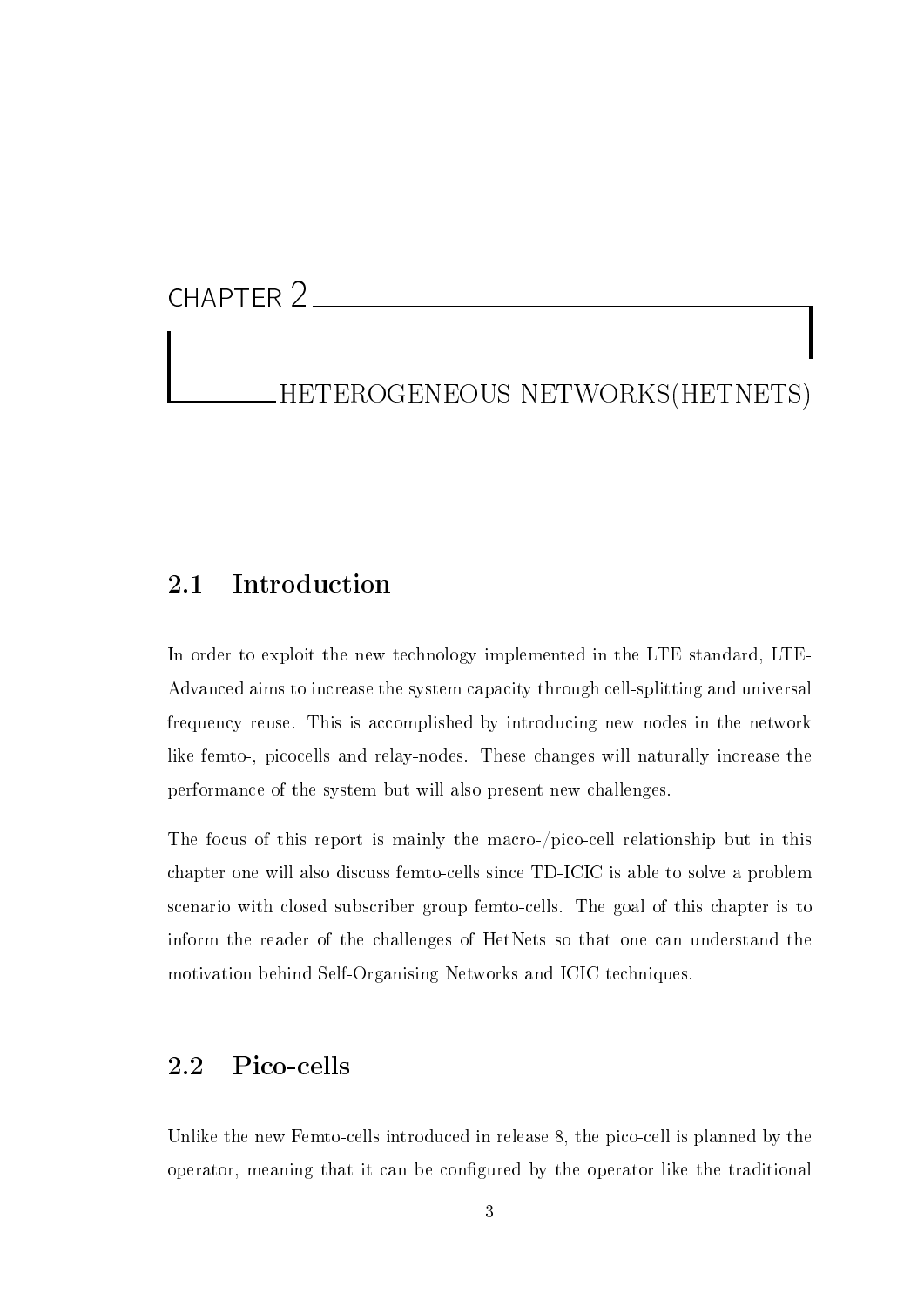eNB. The Pico-cell is essentially a miniature version of the macro cell with less transmit power/cell range. The Cell is meant to be used as a hot-spot in the new network topology, covering areas of high user density like train-stations, malls and large businesses[\[1\]](#page-43-0).

The pico-cells have less txpower than the macro cells meaning that their server range is severely limited if it's positioned close to a macro-cell. This is not optimal as the pico-cells main task is to increase throughput and capacity and hence needs to cover a bigger area.

#### <span id="page-9-0"></span>2.3 Femto-cells

Femto-cells are user-deployed mini base stations with limited functionality compared to pico and eNBs. They have a plug and play functionality in terms of deployment so the operator has no say in where the cells should be from a planning perspective. This results in a lot of problems for operators as the cell planning becomes impossible and the network will be continuously changing.

Another issue with the management of femto-cells is the limited backhaul connection to other cells like macro eNBs and pico eNBs. This ensures that coordination between nodes becomes difficult and that the QoS provided by the operator also relies on a broadband connection that they have no control over. Signalling between the nodes becomes complicated as the signalling should be kept to a minimum[\[1\]](#page-43-0).

Unreliable backhaul is also a problem. The operator has no control over the QoS delivered to the customer since the femto-cell is deployed on the home network. This in turn makes the femto-cell somewhat unreliable for coordination schemes but solutions have been implemented where one coordinates through the HeNB-Gateway allowing for SON-functionality.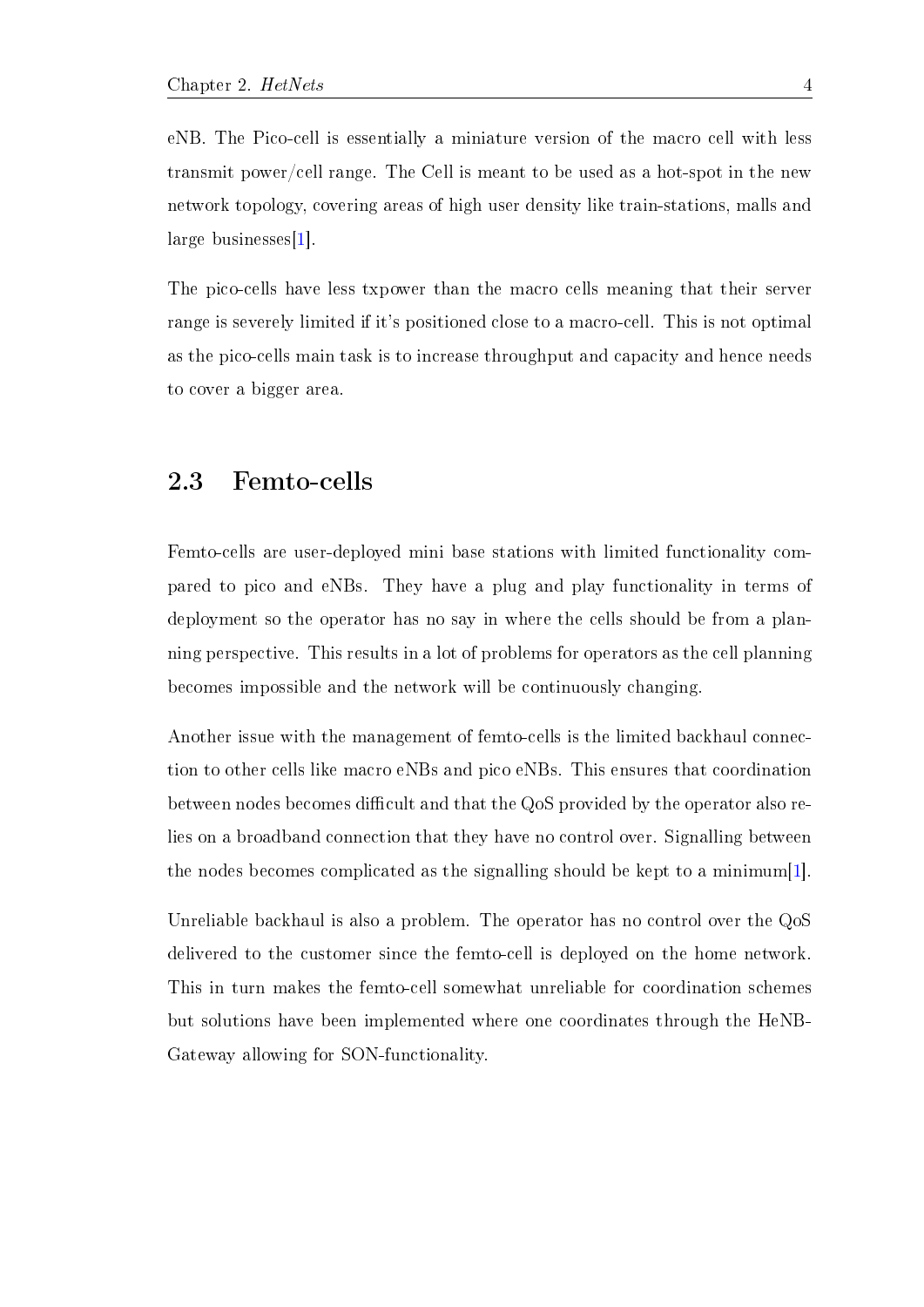

Figure 2.1: Picture of a femto-cell deployment and network architecture, taken from [\[2\]](#page-43-1)

#### 2.4 Closed Subscriber Group

Co-channel deployment, meaning 2 nodes close to each other using the same bandwidth, is described in LTE-A as either a macro-pico deployment or macro-femto deployment. The main difference between these two deployments is the Subscriber Group function that can either be open or closed, meaning that the node can be "private" to a selected group of users or open. This is an important feature when looking at HetNets as the possibility of interference from CSGs is large when nonesubscriber users are in close vicinity of the node. The last subscriber group is the Hybrid Subscriber Group, where Certain users can get preferential treatment. The pico-cell is meant to be in open mode<sup>[\[1\]](#page-43-0)</sup>.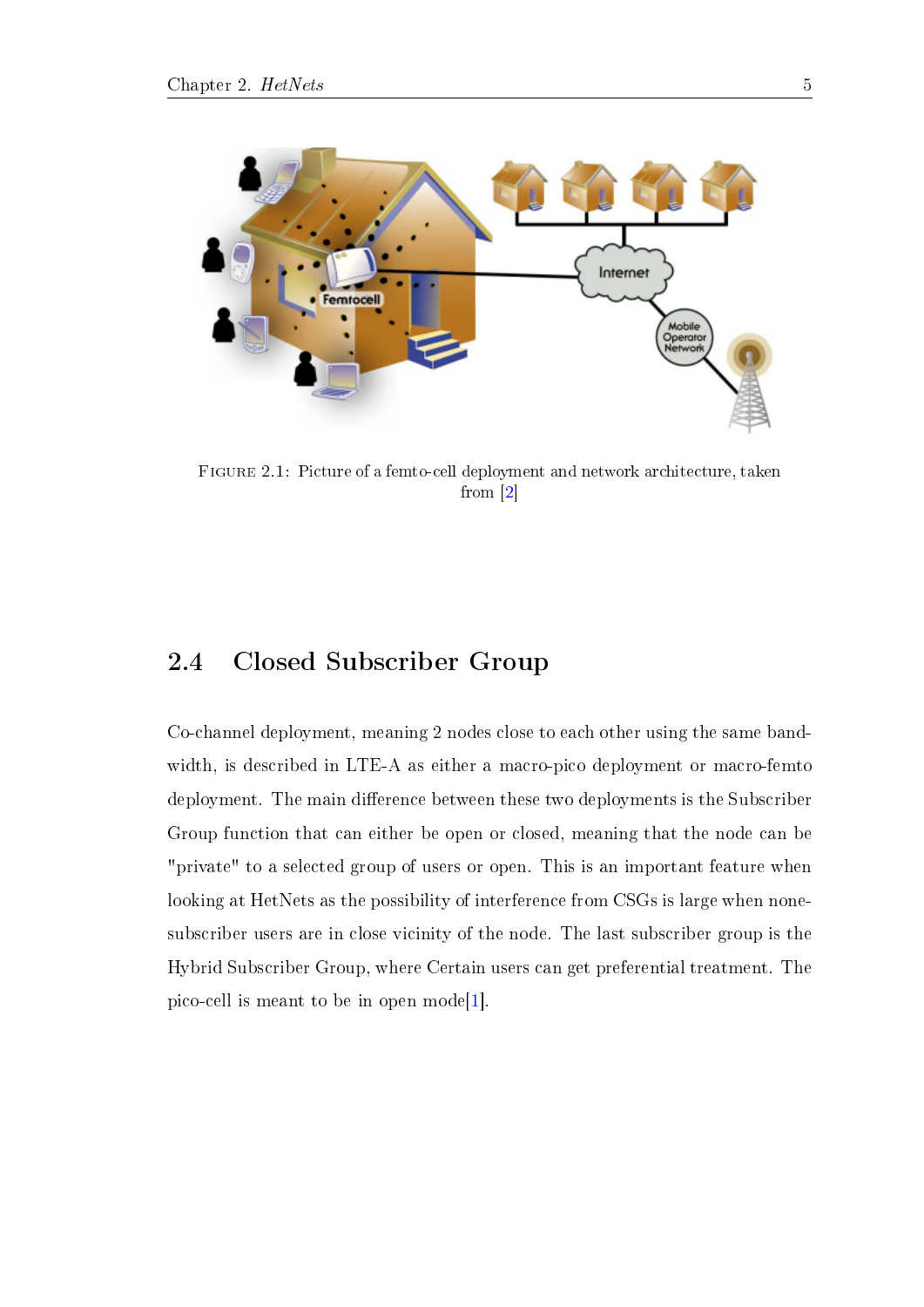## <span id="page-11-0"></span>2.5 Interference scenarios with femto-cell deployment

The challenges of introducing femto-cells into the network topology are many, but mostly there is a problem with interference which is the topic of this report. Deploying smaller cells inside a macro cell using the same frequency band and with closed subscriber mode, are bound to cause interference problems for users. If the user wishes to deploy a femto-cell in a place where the existing signal level is acceptable, the interference can be substantial and can cause overall network degradation if left unchecked. This section describes the scenarios that cause interference for the user in a femto-cell environment.

A new feature in LTE-Advanced is the Closed Subscriber Group(CSG). CSGs allow users to deploy femto-cells with access only for a specific set of users, meaning that non subscribers are unable to use the given node. This entails that non-subscribers suffer a great deal of interference near these CSG femto-cells if the femto-cells transmit on the same downlink resource blocks as the macro eNB downlink resource blocks because the user receives a high power signal being close to the femto CSG, but cannot connect to it as it does not have the same CSG-ID corresponding to the femto-cell[\[3\]](#page-43-2). This creates a coverage hole for the macro cell that can only be solved through the coordination of resources.

The interference issues that emerge with the introduction of femto-cells in LTE-A is severe and needs attention. The limitations operators have in planning of such networks demands that such networks must be intelligent and adaptive.

It is clear that the introduction of the femto-cells also known as HeNB(Home eNB) requires new ways to mitigate and avoid interference. Not only do the techniques have to be very good to make up for the loss in throughput but they also have to be dynamic. In the new age of interference management it is required that the nodes are able to communicate through the back-haul and fix problems as they occur. This new approach requires that the femto-cells have ways to communicate with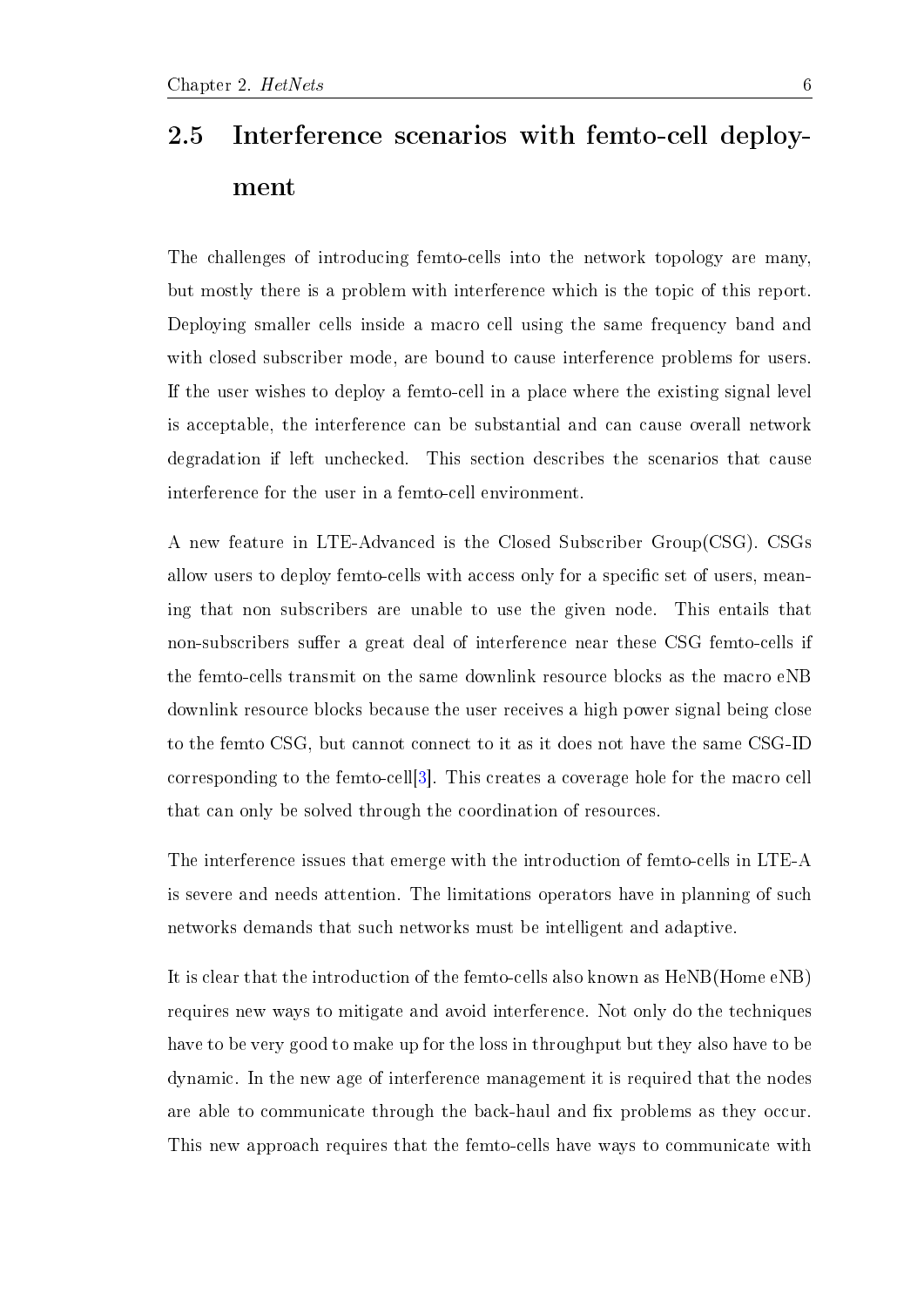the macro cells and pico-cells so that victim UE's can be identified and resources coordinated through the backhaul.

#### <span id="page-12-0"></span>2.6 Interference scenarios with pico-cell deployment

One of the biggest problems with the introduction of pico-cells comes from cell association protocols. Traditionally the user connects to the cell with the highest signal power to achieve maximum user performance but in the case of HetNets this can degrade the overall throughput because the pico-cells have much lower transmit power than the macro cells. This means that the macro cell serves more UEs than it should and the pico-cell becomes under utilised because of small coverage area.

What has been suggested is to give the pico-cells the option to add a bias to the signal strength indicator measured by the UE. The bias value will be communicated by the pico-cell making the UE connect to the pico even if the signal strength from the macro cell is stronger. This bias value can be static, meaning that it's set by the operator or adaptive, hence the cell range is set based on the total load of the pico and/or nearby cells.

This solution along with the CSG femto-cell solution are the two major interference problems in HetNet, outlined by the LTE release 10 standard for E-UTRAN in annex K [\[3\]](#page-43-2).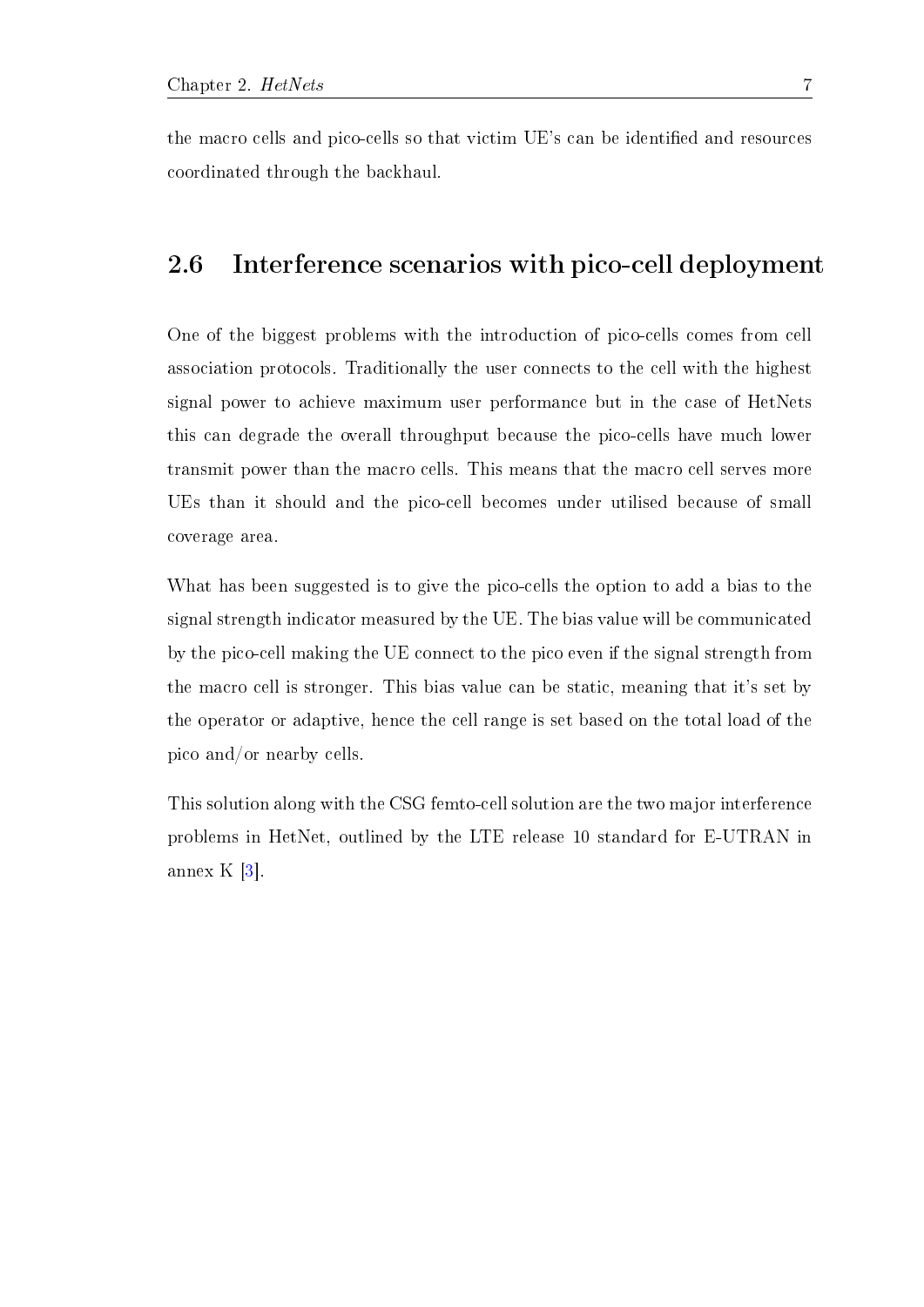## CHAPTER 3

## INTER-CELL INTERFERENCE COORDINATION

#### 3.1 Introduction

Solving the problems highlighted in the previous chapter requires coordination between cells and adaptive solutions. The introduction of inter-cell interference  $coordination(ICIC)$  was first made in release 8 of LTE and has been carried on in LTE-advanced with enhanced-ICIC.

In this chapter the reader will be introduced to the history of ICIC and hopefully gain understanding of how TD-eICIC works. One will also be given an overview of the work that has been done with ABS systems and given an introduction to CRE.

#### <span id="page-13-0"></span>3.2 Inter-Cell Interference Coordination in rel. 8/9

The LTE release 8 introduced new ways to deal with interference through ICIC. The reason for doing so was to cope with the high frequency reuse factor adopted by the LTE standard. With a frequency reuse factor of 1 the interference for cell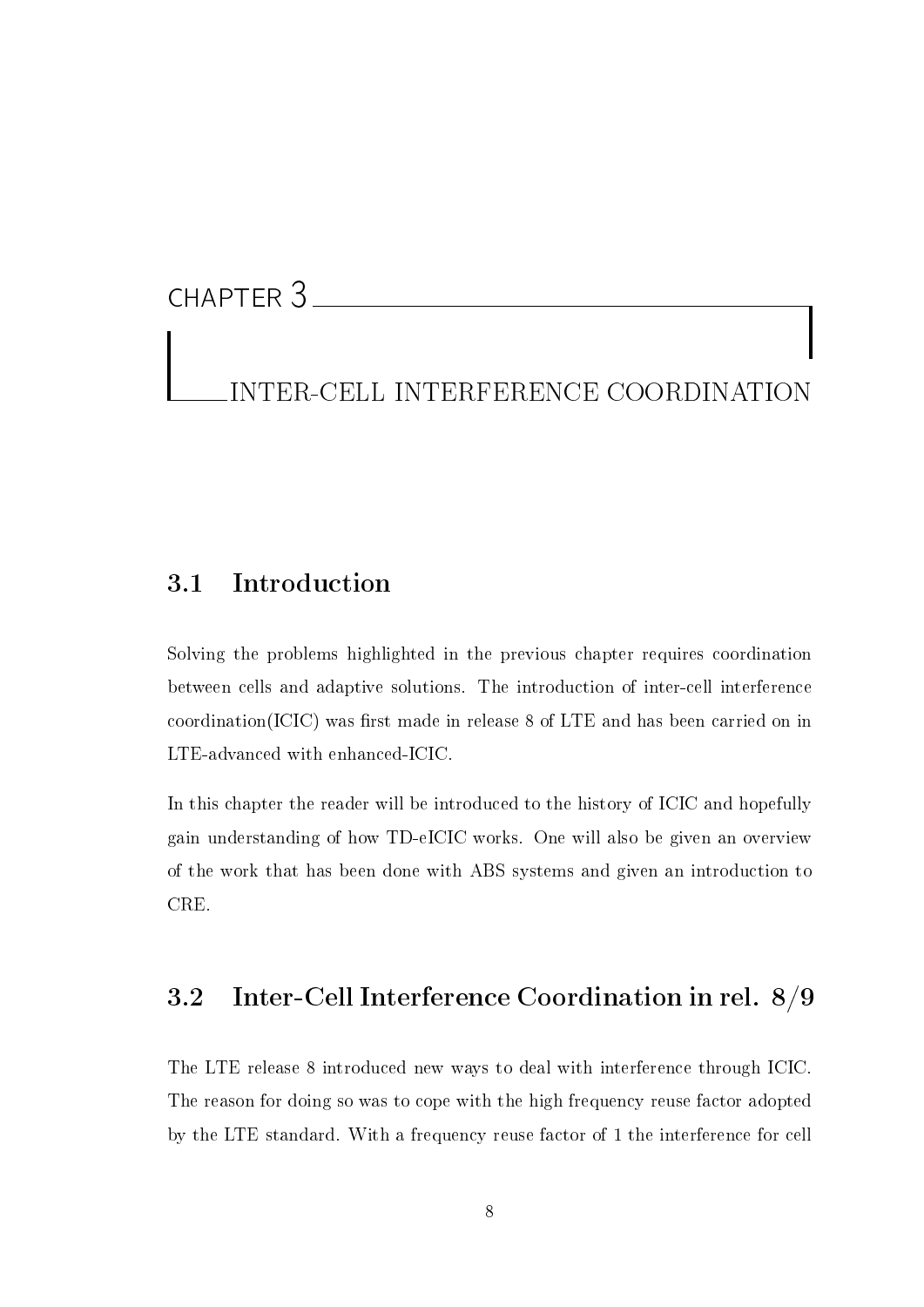edge users from neighbouring macro-cells is substantial and has to be handled appropriately.

ICIC is the coordination of Physical Resource Blocks(PRB) in a manner that reduces or avoids interference on all the PRBs to maximise system performance. This is coordinated through communication between UEs and macro-cells but also between macro-cells using the X2 interface.

interference mitigation in release 8 and 9 of the LTE standard focuses primarily on the frequency domain through soft frequency reuse. Soft frequency reuse divides the cells in two, the cell edge users and the cell centred users. For cell centred users the power allocated to the different frequency bands is unchanged, whilst at the cell edge the power allocated should follow a different frequency reuse pattern for each cell. This requires that UE's are classified as either a cell edge user or cell centred user  $[1]$ . The classification is based on the CQI value of the measuring UE and filtered to avoid oscillating in and out of cell edge.

In LTE, the X2 interface is used for interference coordination. LTE introduces new indicators so that macro-cells can coordinate on scheduling for cell edge users. The Relative Narrowband Transmit Power(RNTP) indicator is used to communicate to another macro-cell that a certain set of Physical Resource Blocks(PRB) will be used on the downlink in the future. This means that one can use these indicators to create ICIC algorithms for power control, resource assignment and frequency reuse patterns. Other indicators like Overload Indicator(OI) and High Interference Indicator(HII) are used for the uplink to measure interference and inform of transmission respectively.

For LTE release 8 and 9 one divides ICIC into static and semi-static ICIC. Static ICIC requires almost no signalling and is related to cell planning and cell con figuration. Static ICIC is therefore not optimal when it comes to changing user distributions and cell loading.

An example of ICIC in release 9 is Fractional Frequency Reuse(FFR). The main purpose of FFR schemes are to divide the users between cell edge users and cell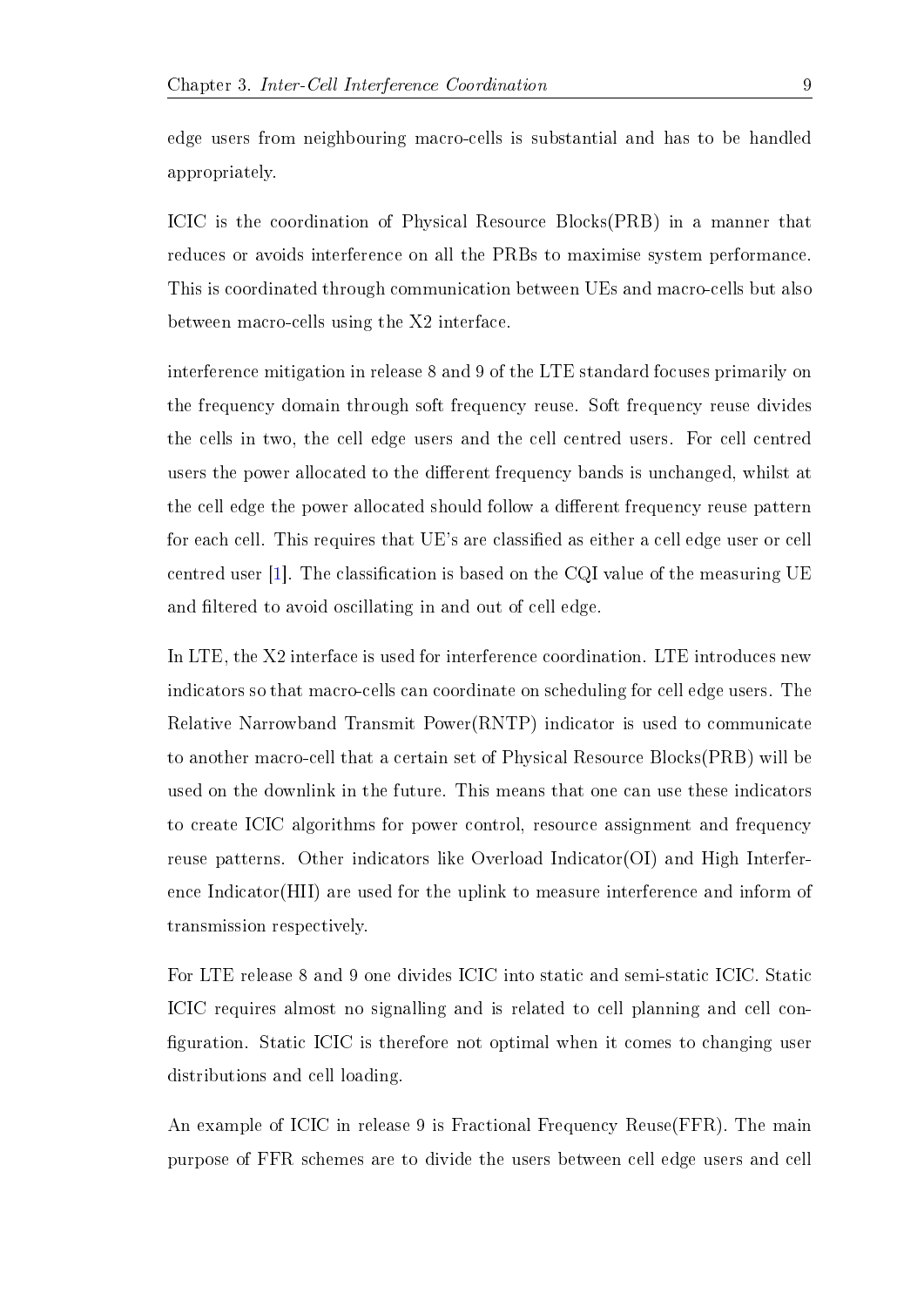centred users and allocate different frequency domains to each group. This is done to improve the SINR levels of cell edge users without limiting the spectral efficiency. Figure [3.1](#page-2-0) displays two types of FFR schemes, namely soft and strict FFR. Each cell is divided into cell centred users and cell edge users and given different bandwidths based on their location in the network topology $|1|$ .



Figure 3.1: Strict and soft FFR, taken from [\[4\]](#page-43-3)

For HetNet the problems become more complicated and conventional ICIC becomes obsolete in a co-channel environment that has to deal with CSG femto-cells and CRE pico-cells[\[3\]](#page-43-2). Femto to Femto interference mitigation however is showing promise with an adaptive FFR scheme introduced in [\[5\]](#page-43-4).

#### 3.3 RSRP and RSRQ

RSRP stands for reference signal received power and is a RSSI type measurement, measures the average received power over the reference signals measured on the resource elements that carry cell specific reference signals. This measurement is available in both RRC\_connected mode and RRC\_idle mode while its companion the RSRQ is only available in RRC\_connected mode.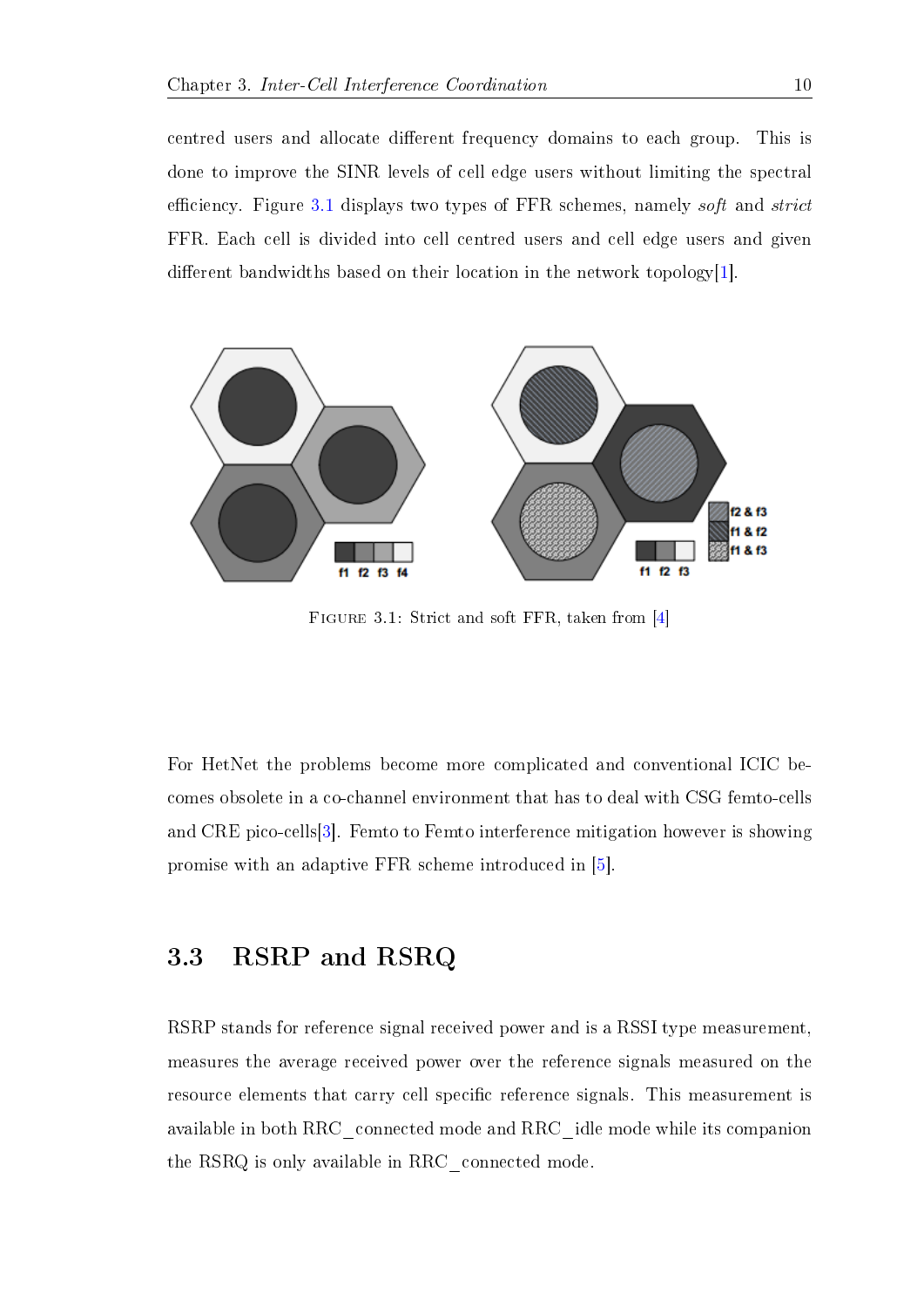Reference Signal Received Quality(RSRQ) is the received quality of the reference signal defined by:

$$
RSRQ = \frac{N * RSRP}{RSSI} \tag{3.1}
$$

where RSSI is the received signal power of the radio signal and N makes sure RSRP is calculated over the same bandwidth. The LTE standard allows for a lot of flexibility when implementing and using these measurements. How the eNB chooses to do handover for example, whether it be through RSRQ, RSRP or both is entirely up to the vendor implementation.

#### 3.4 Cell Range Expansion

Release 10 introduces cell range expansion (CRE) to deal with the problem from section [2.6.](#page-2-0) The approach of CRE is to apply a offset value to the RSRQ or RSRP cell association procedure in order to increase the coverage area of the cell in question. The Cell, both macro and pico-cell broadcast this offset value to the user who then makes the choice based on the highest power value. For a cell  $i$ , received power P(RSRP as discussed in [3.3\)](#page-2-0) and offset value  $\alpha_i$  the chosen cell k is calculated:

$$
k = \underset{i}{\arg \max} (P_i + \alpha_i) \tag{3.2}
$$

The parameters above needs to be adjusted by the network operator to achieve the best overall throughput and minimize over- and under-utilization of pico-cells. This also means that the network can achieve a downlink/uplink imbalance as the macro-cell that provides the best uplink doesn't necessarily provide the best downlink. In addition the CRE will introduce new interference scenarios especially in the downlink since the macro-cell has a higher signal power than the connected pico-cell.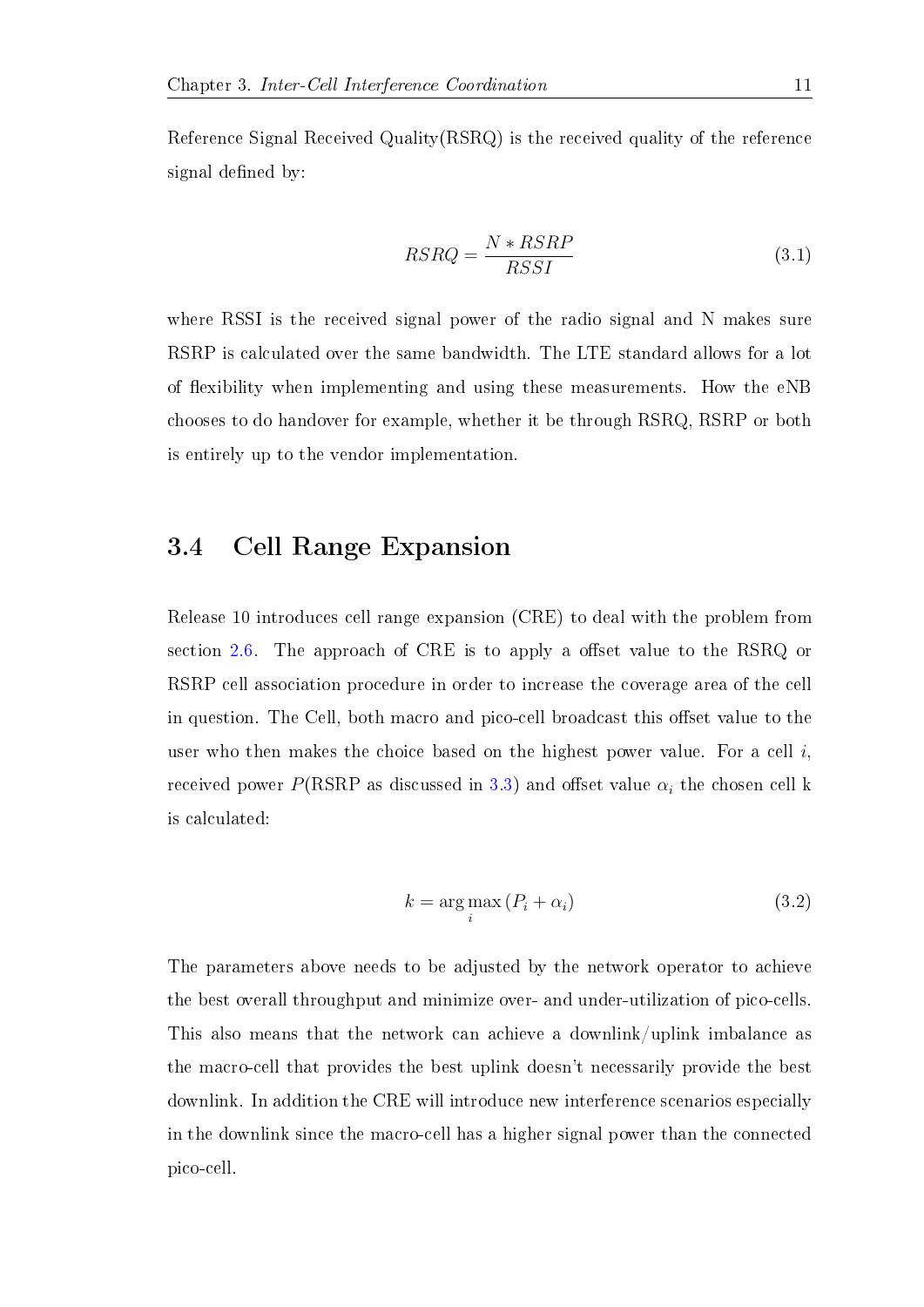eICIC techniques introduced in release 10 can be divided into 3 main categories.

- Time-domain ICIC techniques
- Frequency-domain ICIC techniques
- Power-control ICIC techniques

This report will only focus on the time-domain techniques of eICIC.

#### 3.5 Almost Blank Subframes(ABS)

Ideally the operator will have 2 separate carriers to deploy HetNet environments, but that is not always the case. In a multi-carrier environment one can deploy the Pico and femto-cells on one carrier and the macro-cells on the other. When all the nodes in the network operate on one carrier, problems of co-channel interference arise. This problem can be solved through coordinating the network elements through algorithms using the X2 interface. Essentially one wishes to divide the available frequency resources between users drowning in interference and users with good radio link quality to achieve maximum overall network throughput.

Release 10 of LTE makes it possible for an eNB to "almost" mute certain subframes so that another node may transmit in the same subframes without interference. Almost blank means that the eNB transmits at low Tx power in the given subframe, no data channels are used and limited control channels are used. This technique is referred to as Almost Blank Subframes(ABS, sometimes called ABSF). The technique relies on signalling over the X2-interface to ensure that each node knows when and where to schedule the interference-subjected UE which will be referred to as the Victim UE(VUE) from now on. Time-synchronisation becomes vitally important with this type of scheme compared to other interference avoidance techniques[\[1\]](#page-43-0).

There are two major challenges when trying to implement ABS. The first one is trying to find the appropriate association-rules in terms of  $CRE(see 3.4)$  $CRE(see 3.4)$ . The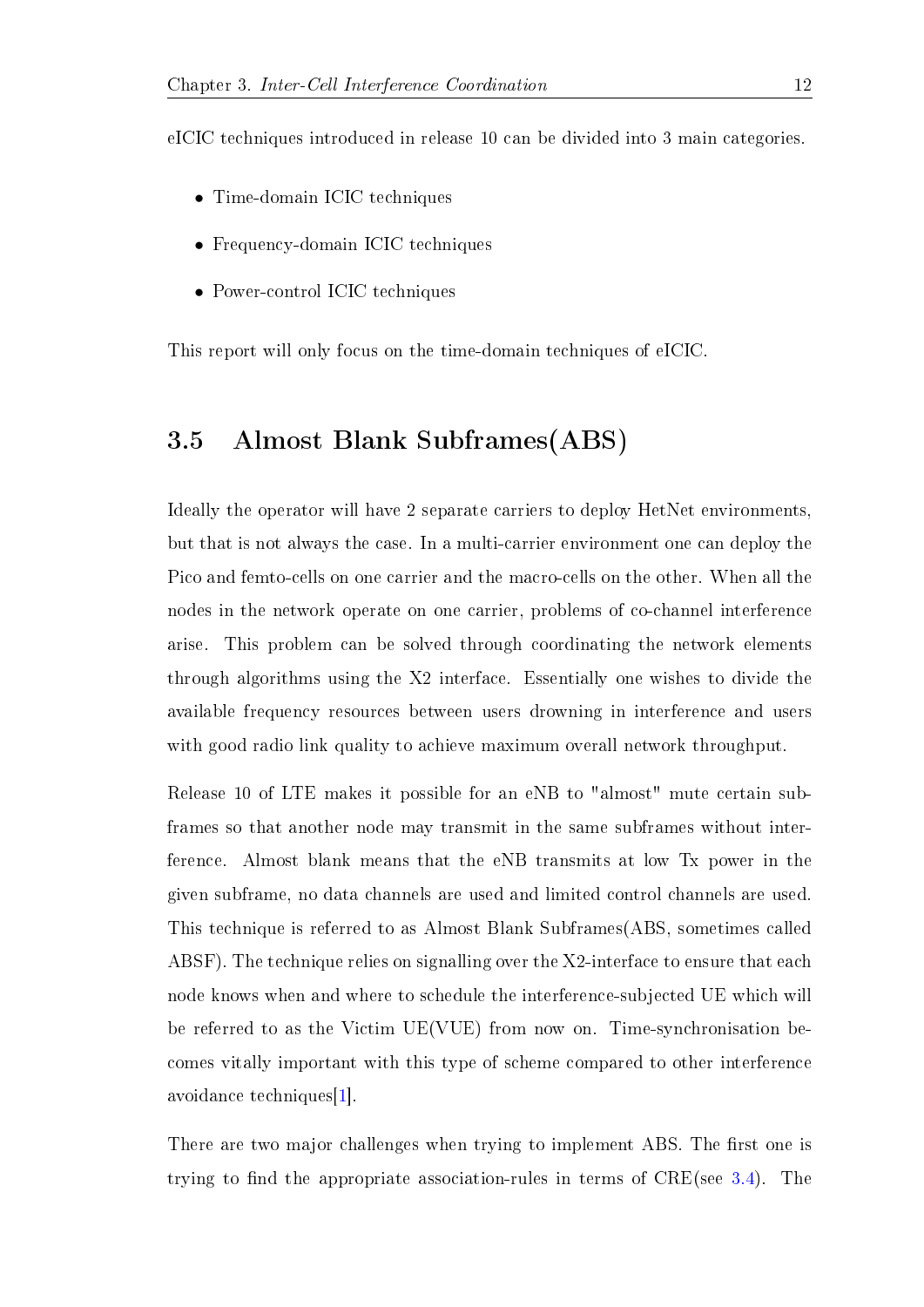optimal algorithm has to take CRE into account given the level of inter-cell interference it produces and also its significance in achieving optimal load. The second challenge is determining the amount of radio resources to allocate to the pico in a macro-pico deployment through the use of ABS[\[6\]](#page-44-0).

The ABS scheme is standardised in release 10, but the exact algorithm for using ABS is still up to the operator. This is very important for a SON approach as the algorithms will vary over different parts of the network.

#### <span id="page-18-0"></span>3.6 Marking a UE as a Victim

In order to use ABS effectively the network must be able to identify and track a VUE. According to [\[7\]](#page-44-1) the standardized SINR threshold for classifying a UE as victim are -4 dB and -6 dB but the authors recommend the threshold to be -3 dB, corresponding to a CQI value of 3. It is however not appropriate to classify a UE as a VUE at the first sight of a CQI below 3 because interference is often bursty. This is done by passing the CQI values through a simple filter to properly determine whether the UE is a victim. The proposed algorithm is as follows:

$$
CQI_f[n] = \alpha CQI[n] + (1 - \alpha)CQI_f[n-1]
$$
\n(3.3)

Where  $\mathrm{CQI}_f[n]$  are the filtered CQI values, the  $\alpha$  is the filter coefficient, determined through experiments. When choosing the tracking period one has to take into account the QoS demands from certain applications and the authors therefore suggest 50 ms. The tagging of a VMUE from an aggressor femto-cell is started when a wideband CQI value of 3 is observed and if the CQI value is 3 or lower after the tracking period of 50 ms, the MUE is tagged as victim and an ABS request is sent.

This scheme expects that the CQI reporting in LTE will be periodic with decent period so that the victim state is reached at the appropriate time.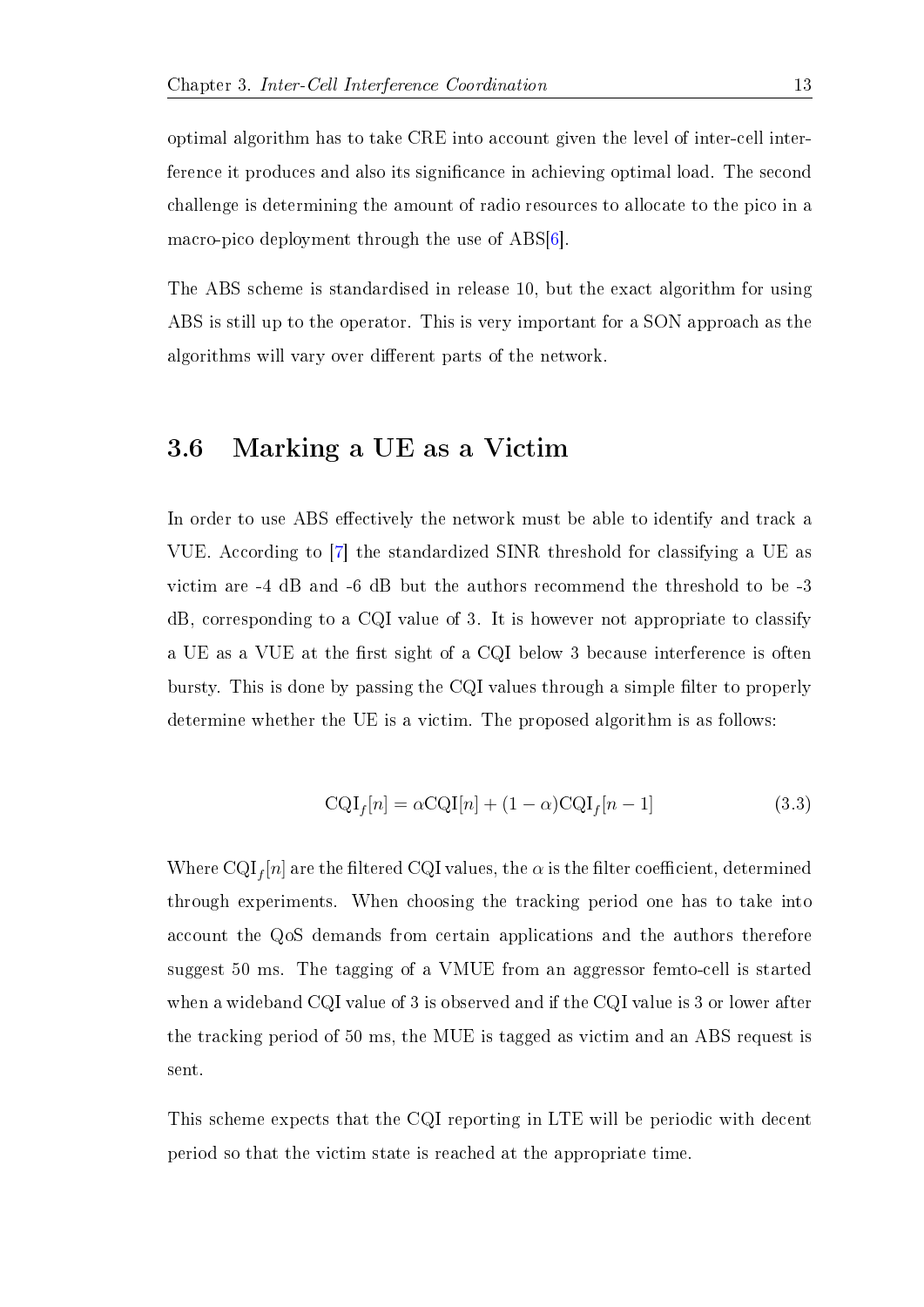The authors in [\[8\]](#page-44-2) give a way to detect coverage holes in macro-femto deployment according to the RSRQ values measured. When the MUE is receiving heavy interference from a CSG femto-cell, the UE is instructed to mark for a coverage hole if the RSRQ value of the femto-cell goes above a certain value. Likewise the RSRQ measured at the macro-cell can also trigger a coverage hole detection with detecting RSRQ below a certain specified value, either statically or dynamically.

#### 3.7 New Toolbox for ABS Coordination

The coordination of subframes in the time-domain requires new information elements to be sent between the nodes to facilitate the coordination. Messages include sending ABS request, sending information about deployed ABS subframes and request information on ABS subframes. An example of communication done over  $X2$ -interface can be seen in figure [3.2.](#page-2-0)



Figure 3.2: ABS information exchange, taken from [\[9\]](#page-44-3)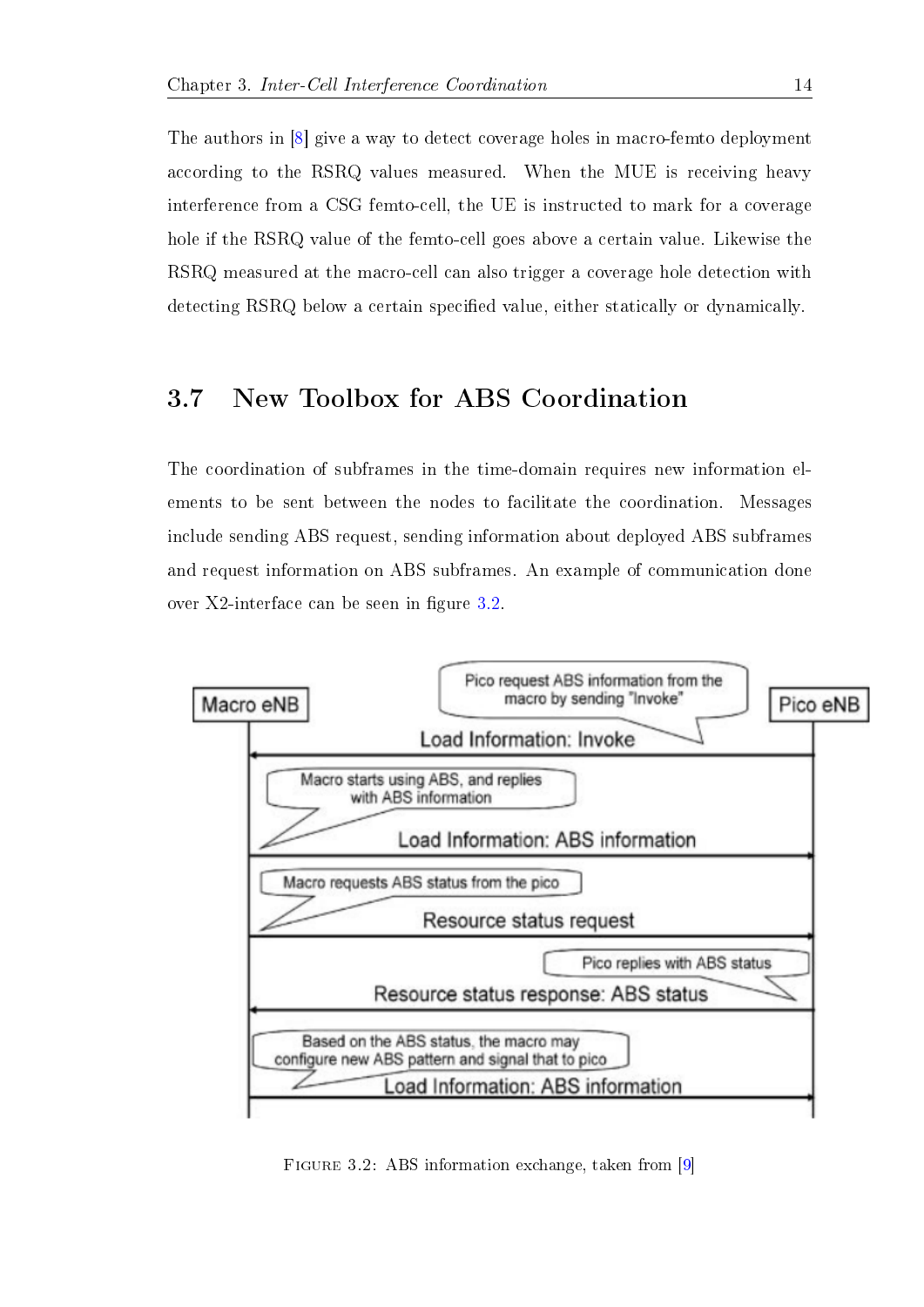The PeNB then receives information from the PUE indicating that it is a VUE(more on this in section [3.6\)](#page-2-0) and starts the ABS-procedure over X2. The ABS-request is sent to the macro-cell over  $X2$  and the macro-cell starts the ABS-configuration. The ABS-bitmap is then sent back to the pico-cell so that the coordination on the downlink can occur. Finally, a message is sent back to the macro-cell giving the node information about the pico-cell status.

#### 3.8 Macro-Pico ABS Scenario

The main problem with macro-pico deployment is the cell range expanded users who have to connect to a node with lower signal strength. So in this scenario the victim is usually the PUE. In this section the work of different authors to combat this problem is laid out. The authors in [\[10\]](#page-44-4) propose to calculate the number of ABS subframes at the macro. This is done with an algorithm based on load information at the Pico and macro, differentiating regular pico-users from the cell range expanded pico-users.

The article [\[6\]](#page-44-0) discusses the macro-pico eICIC scenario with respect to the downlink. The downlink is considered to be the most vulnerable to interference because of the QoS demands. To combat the interference CRE-users experience, the authors suggest an algorithm for calculating the CRE bias value along with an eICIC algorithm. This approach has shown signicant results, "performing within the 90 % of the optimal for realistic deployment scenarios, and 5th percentile of UE throughput in the pico coverage area can improve up to more than 50% compared to no eICIC; the improvements can be 2∗ for lower throughput percentiles" ([\[6\]](#page-44-0)).

An optimisation problem is presented which is solved with two algorithms. First a non-linear program is solved, treating two integer constraints as non-integers and then performing integer rounding to account for this in the second algorithm. This is done by maximising an objective function with respect to variables for number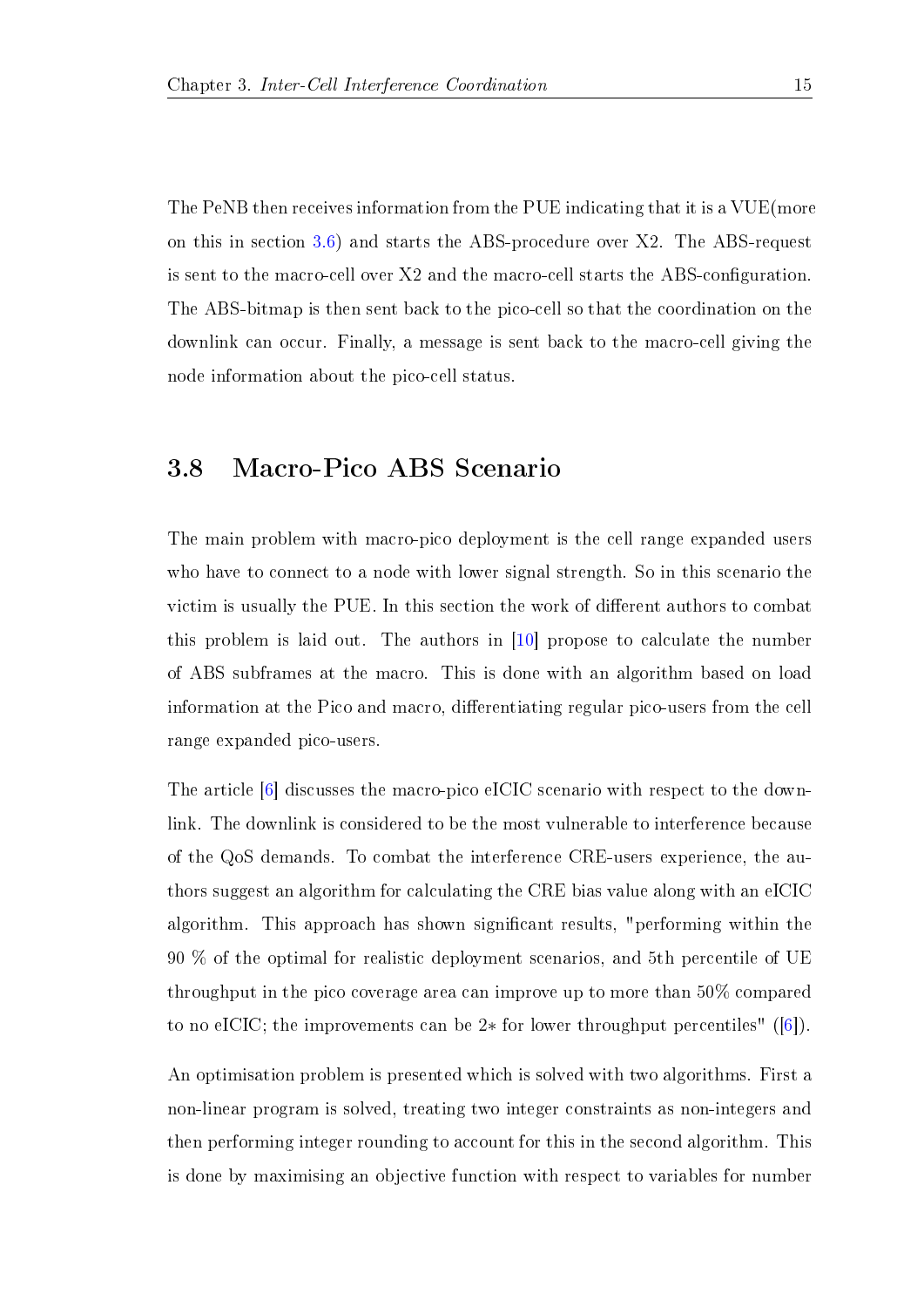of ABS subframes deployed, the airtime and average throughput. They use a dual based approach which consists of a dual problem that acts as a lower bound for the primal problem. It is also shown that the problem can be divided into separate problems for the individual UEs, macro-cell and pico-cell.

Another important aspect that the authors address is the CRE of macros and picos calculated by cell selection bias. The CSB is standardised according to the description in section [3.4,](#page-2-0) so to continuously optimise this value one has to take the evolving standardisation into account. The authors have determined to calculate the cell selection bias parameter in accordance to the weights received from the second algorithm. This is to coordinate their own cell association algorithm in algorithm 2 with the bias level of the given pico-cell.

To account for the lack of standardisation for the scheduler in HetNet environment, the authors in [\[11\]](#page-44-5) discuss this for the macro-pico scenario. They introduce two new schedulers, namely strict scheduling and dynamic scheduling. The main difference is that the strict scheduler only assigns resources blanked by the macro to cell edge users in the cell expanded zone. The dynamic scheduler works as the scheduler already defined for LTE which can be studied in [\[1\]](#page-43-0).

Deployment scenario with SON is also discussed in [\[6\]](#page-44-0), giving reasons for each SON case, meaning decentralized-, centralized- and Hybrid-SON. The Hybrid case seems favourable to the authors given that the algorithm is very complex. In Hybrid-SON, most of the computations are done at the Operations Support Systems(OSS) layer of the system while some smaller measurements and reports are done at the RAN level.

#### <span id="page-21-0"></span>3.9 Macro-Femto ABS Scenario

The Macro-Femto ABS scenario is dependent on the fact that the X2-interface will be present at the femto-cell. X2-interface for femto-cells is not fully standardised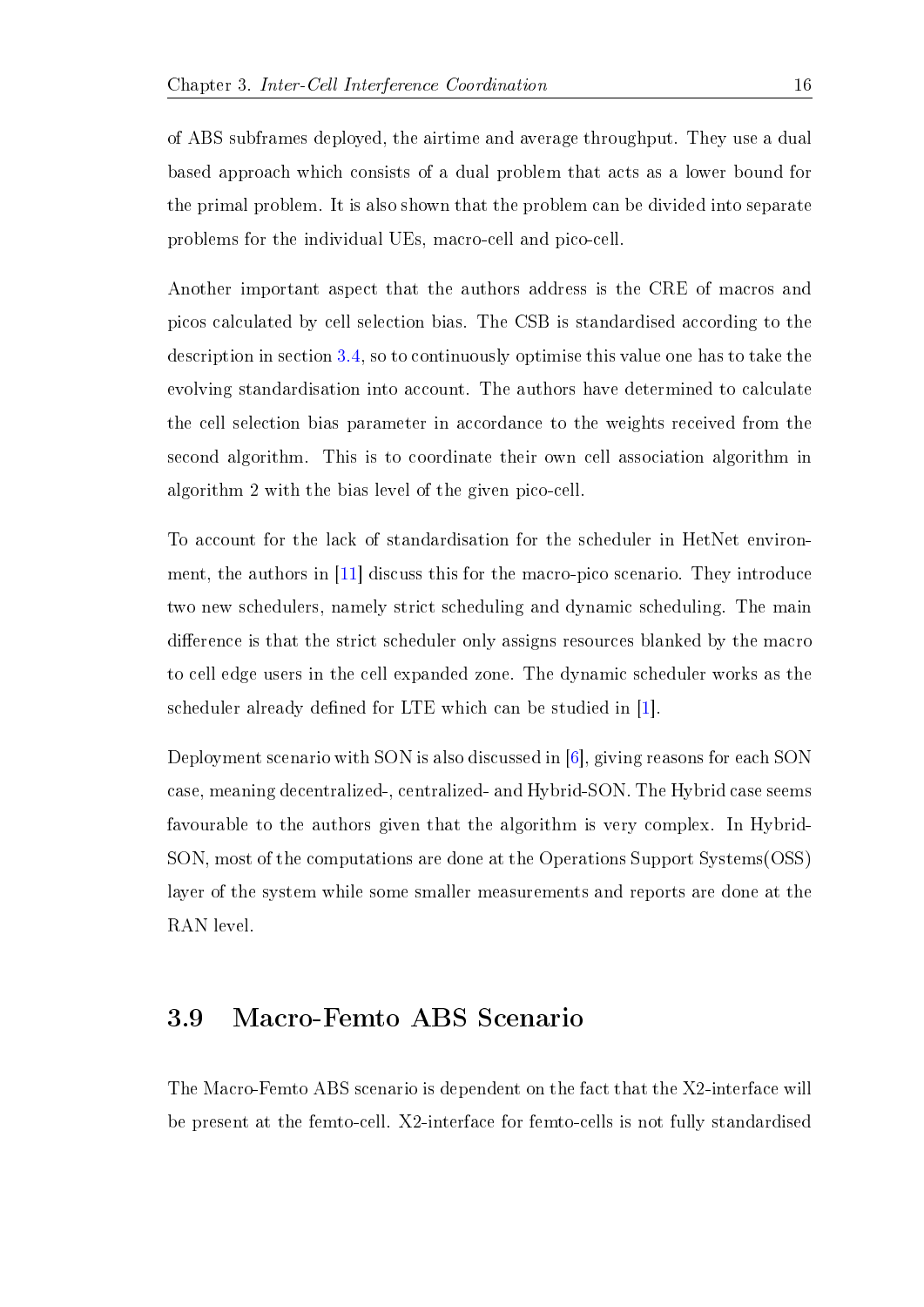yet. Thus, any attempts at proposing an eICIC scheme for macro-femto deployment will be dependent on that this will be standardised in the future work by 3GPP. Femtocell interference mitigation will therefore rely heavily on autonomous solutions such as different SON algorithms.

Based on detection of CSG macro-femto coverage holes for MUEs as mentioned in [3.6,](#page-2-0) the authors in [\[8\]](#page-44-2) deploy muted subframes at the CSG femto-cell and uses a restrictive scheduling algorithm at the macro-cell in order to make sure that the non-victim users don't use the muted resources too often.

Authors in [\[10\]](#page-44-4) present a similar approach to the macro-pico case explained in section [3.8](#page-21-0) where they assume a backhaul connection between femtocell and macrocell. The number of ABS subframes are calculated according to a formula based on macro-victim load, femto load and macro UE load as in the macro-pico case.

A problem arises when there are both pico-cells and femto-cells inside the a macronetwork with co-channel deployment. The fact that both the macro-cell and the femto-cell are performing subframe blanking to mitigate interference on the downlink means that there is a chance that the macro and femto-cell blank the same subframe. A CRE-UE at a pico-cell requests ABS from the macro-cell in the same subframe that the macro wants to schedule a VMUE. Additionally two or more femto-cells might blank the same subframe, giving the MVUEs less subframes to be scheduled. This results in decreased throughput at the macro and pico-cell as shown in [\[10\]](#page-44-4).

Their solution to this problem is to deploy ABS orthogonally over femto and macrocells. This is a solution that makes sure the nodes deploy and schedule ABS in an organised way and the authors present their results, showing a signicant rate increase for macro and pico-cells.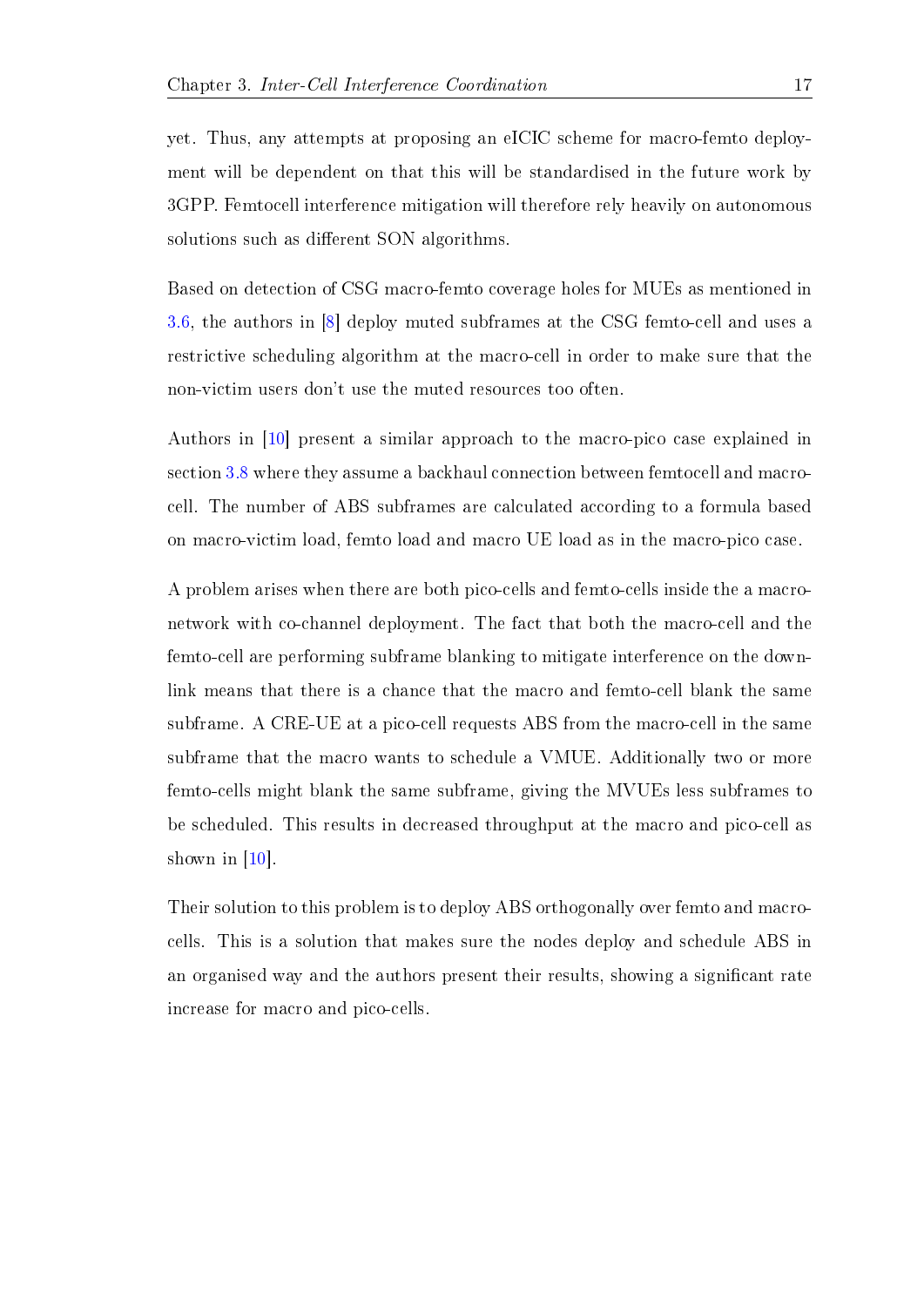

Figure 3.3: An example of orthogonal ABS scheme with 2 pico and 3 femtocells, taken from [\[10\]](#page-44-4)

#### 3.10 CQI signaling in ABS systems

In order to get the correct modulation and coding scheme for the given UE, whether it is connected to the macro-cell or the pico-cell, requires a new framework for measuring Channel Quality Indicators (CQI). This is because the macro-cell will transmit with a lower tx-power in the given subframe and so the CQI generator will think that the channel conditions are worse than they really are and provide a Modulation and Coding Scheme that is much lower than the next non-protected subframe can support.

This means that one needs two CQIs, one for protected subframes and one for unprotected. This is implemented in release 10 of 3GPP so ABS systems need to wait for the UEs to be updated before one can utilize it at all.

This requires additional signalling over the radio interface between the UE and eNB to signal whether the subframe is protected or not.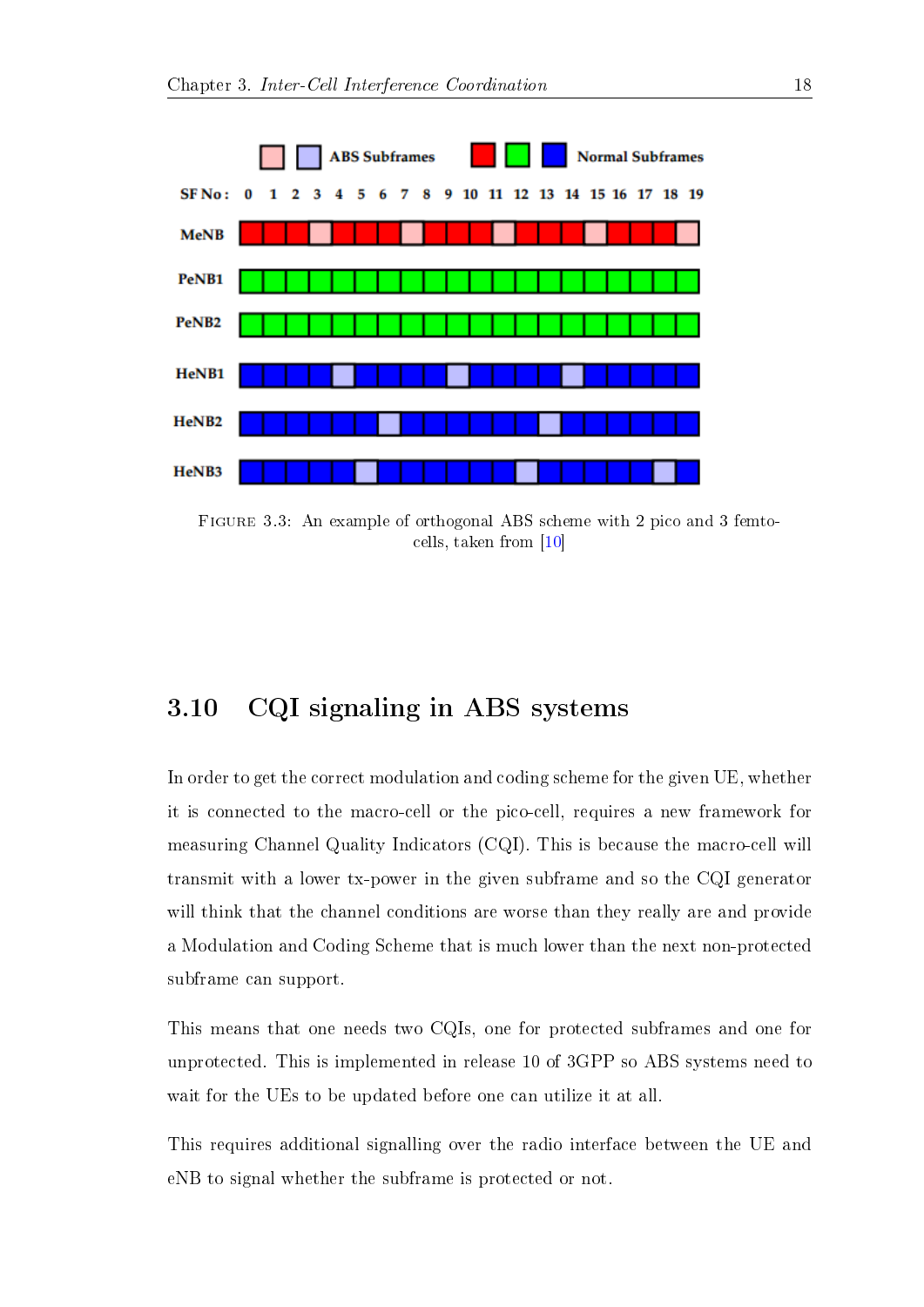#### <span id="page-24-0"></span>3.11 Scheduler modification for ABS deployment

The schedulers also need modification to support ABS since one doesn't want to send data in a blanked subframe on the macro side and preferably want to send data during blanked subframes on the pico side. This will naturally depend on the pattern and periodicity chosen.

When employing a 1/8 ratio of protected subframes per subframe one might want to schedule a high number of UEs connected to the pico cell in unprotected frames to ensure high overall throughput.

The macro cell should not schedule any UEs in a protected frame. This means that the macro-cell ABS-trigger mechanism must be implemented in a way that recognises the average throughput of the macro-cell in comparison with the number of victim UEs.

A very simple model of the scheduler at the macro cell is shown in figure [3.4.](#page-2-0) This is important since a good scheduler will minimize the throughput loss at the macro cell with the limited resources available and ensure correct HARQ behaviour.



Figure 3.4: Simple macro scheduler in ABS environment

#### 3.12 Disadvantages of time-domain eICIC

The main disadvantage is the level of time-synchronization needed at the eNBs. This needs to be synchronized through either the X2-interface or through GPS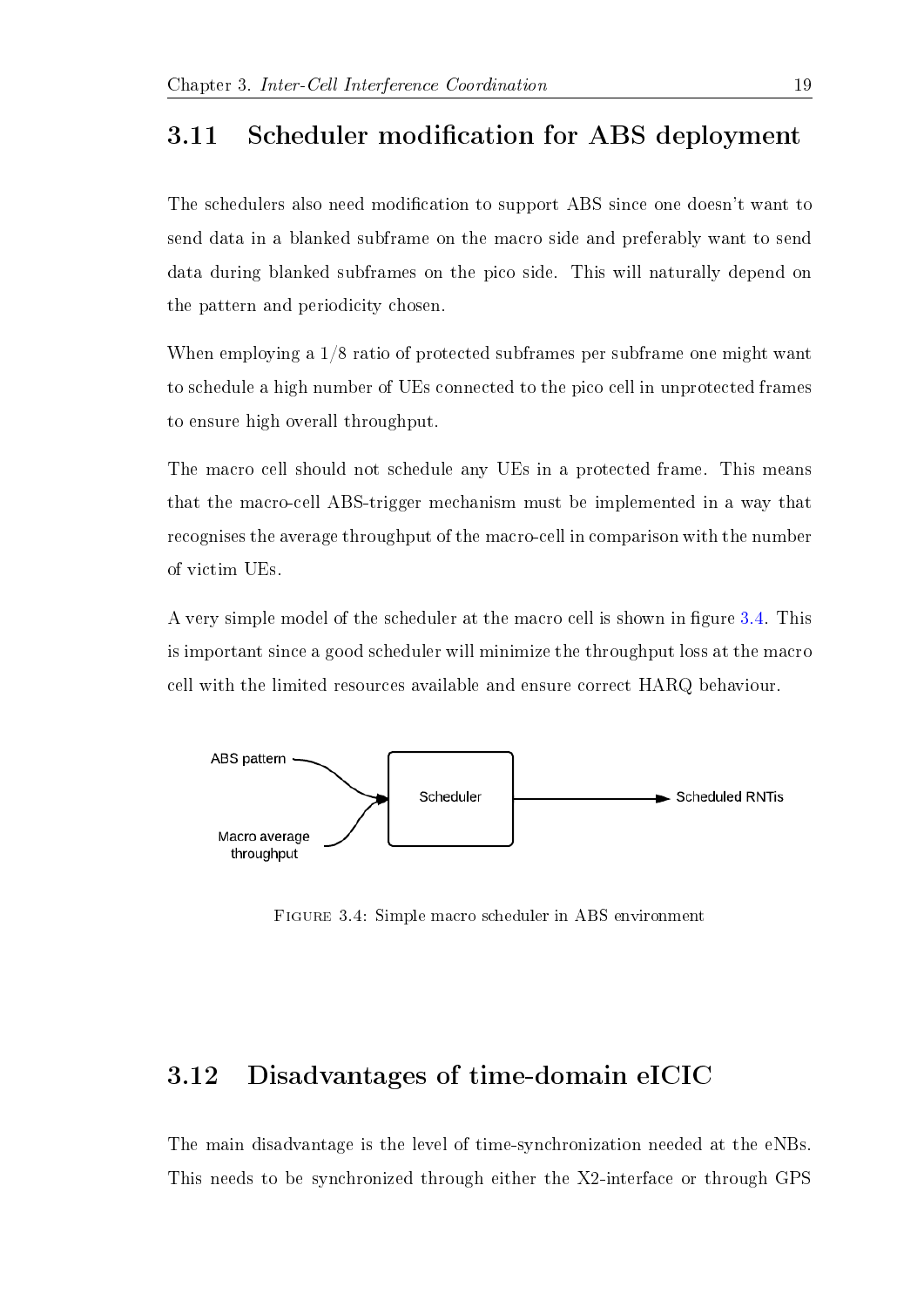synchronization, utilized in CDMA systems to coordinate the PN-offset assignment. Because of the cyclic prefix used in LTE the time synchronization needs to be accurate down to a couple of microseconds.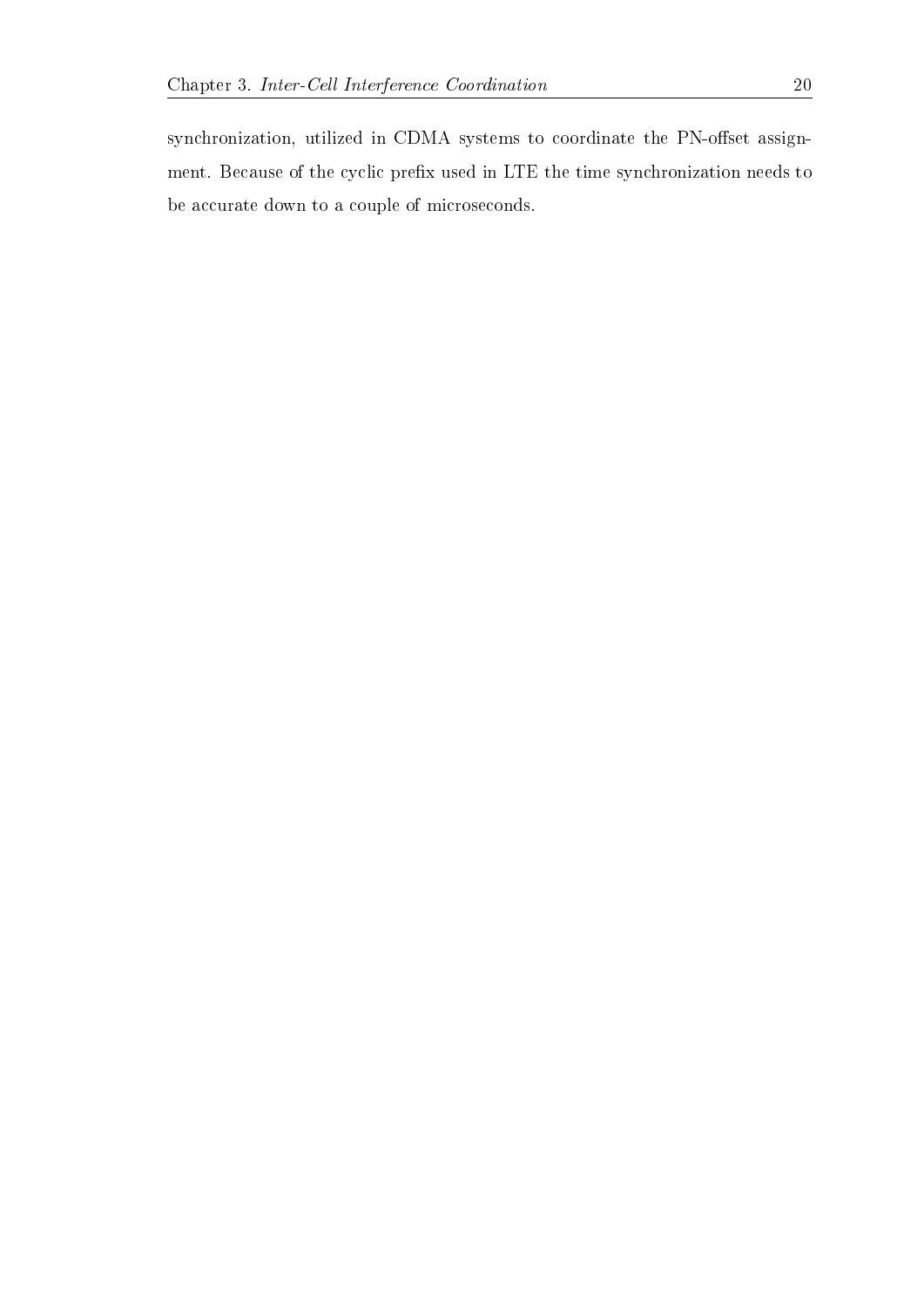#### CHAPTER 4

NS-3

NS-3 is a powerful simulator based on  $c++$  but also available through pyton bindings. It is mostly used for wireless, wimax, lte and ip based internet traffic. NS-3 is built in such a way that it is well documented while containing highly realistic models. The learning curve for using NS-3 is very steep so one has to sink a lot of time into getting to know the classes and namespace in order to excel. [\[12\]](#page-44-6)

In order to make the  $c++$  programming easier for the user NS-3 contains many templates and functions for allowing the user to avoid messy pointers while simultaneously allowing a great deal of flexibility in editing the simulator. Helper functions allow for easier creation of network nodes and use of mobility models such that there is a hopefully steadily increasing learning curve towards being able to master the simulator and creating your own modules.

Modifying NS-3 modules can be difficult at first when trying to make sense of the giant library. The doxygen documentation is great for navigating classes and functions and look at the inheritance between objects.

Each technology that is implemented in NS-3 has its own module which contain many  $c++$  files with names of the classes represented in the files. Time is kept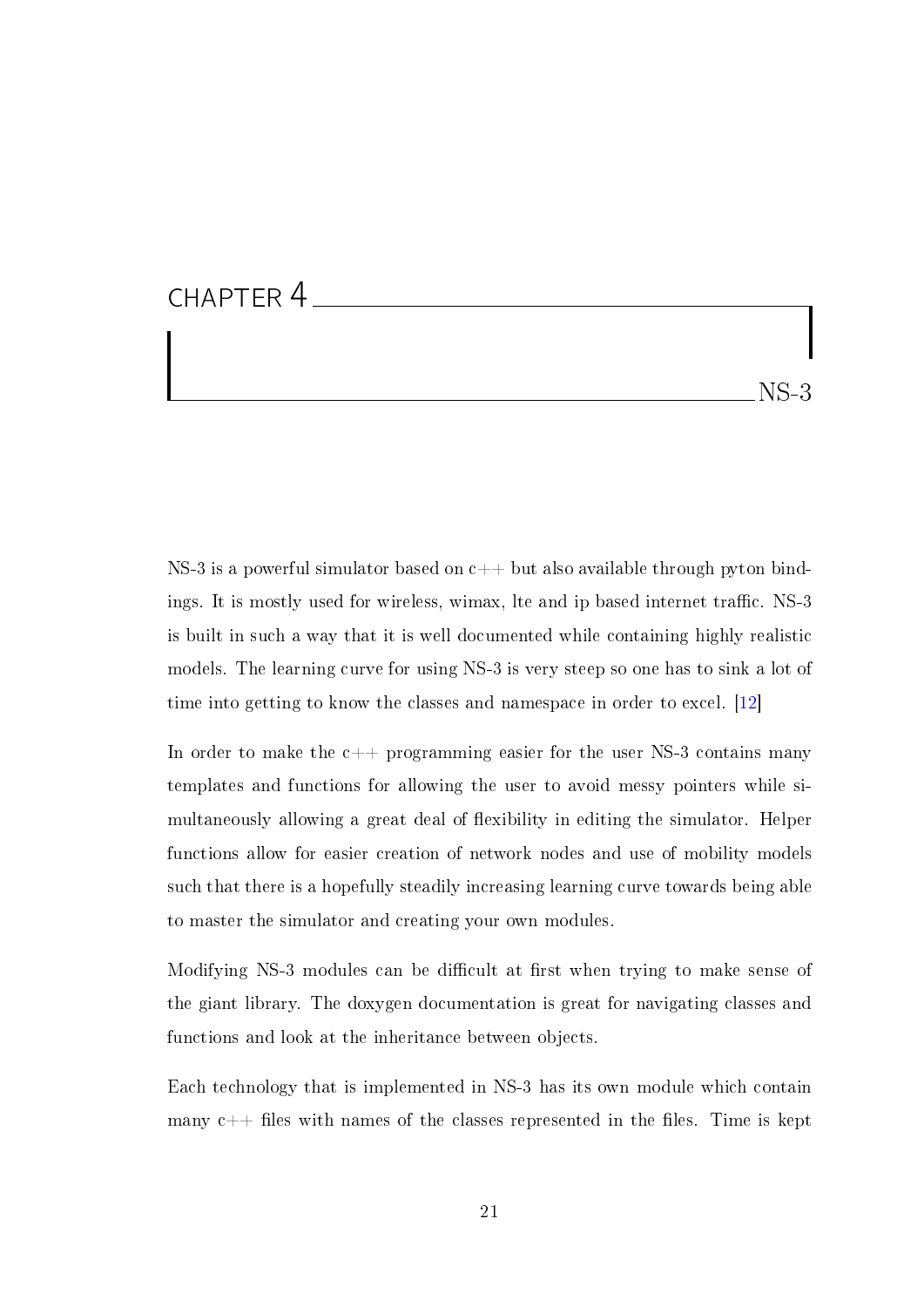using *class Time* and the simulator schedules events (functions) using the  $Simu$  $lator::Schedule$  () function at specific time instances. A script-like .cc file is used to set up and execute a simulation, setting up parameters and actions.

The class Node is used to create nodes in the network and then abilities, technology and network connections are aggregated to the node through the class Object. An example of this procedure is shown in figure [4.1](#page-2-0) where one can see the UE node object with aggregated functionality. This is to ensure that the library is easy to modify with new functionality if the user wants to implement something different.



Figure 4.1: Object aggregation to UE node

To create a new object, use the command:

```
Ptr <Node> node = CreateObject <Node> ();
```
Subsequently one can aggregate an object to the node using: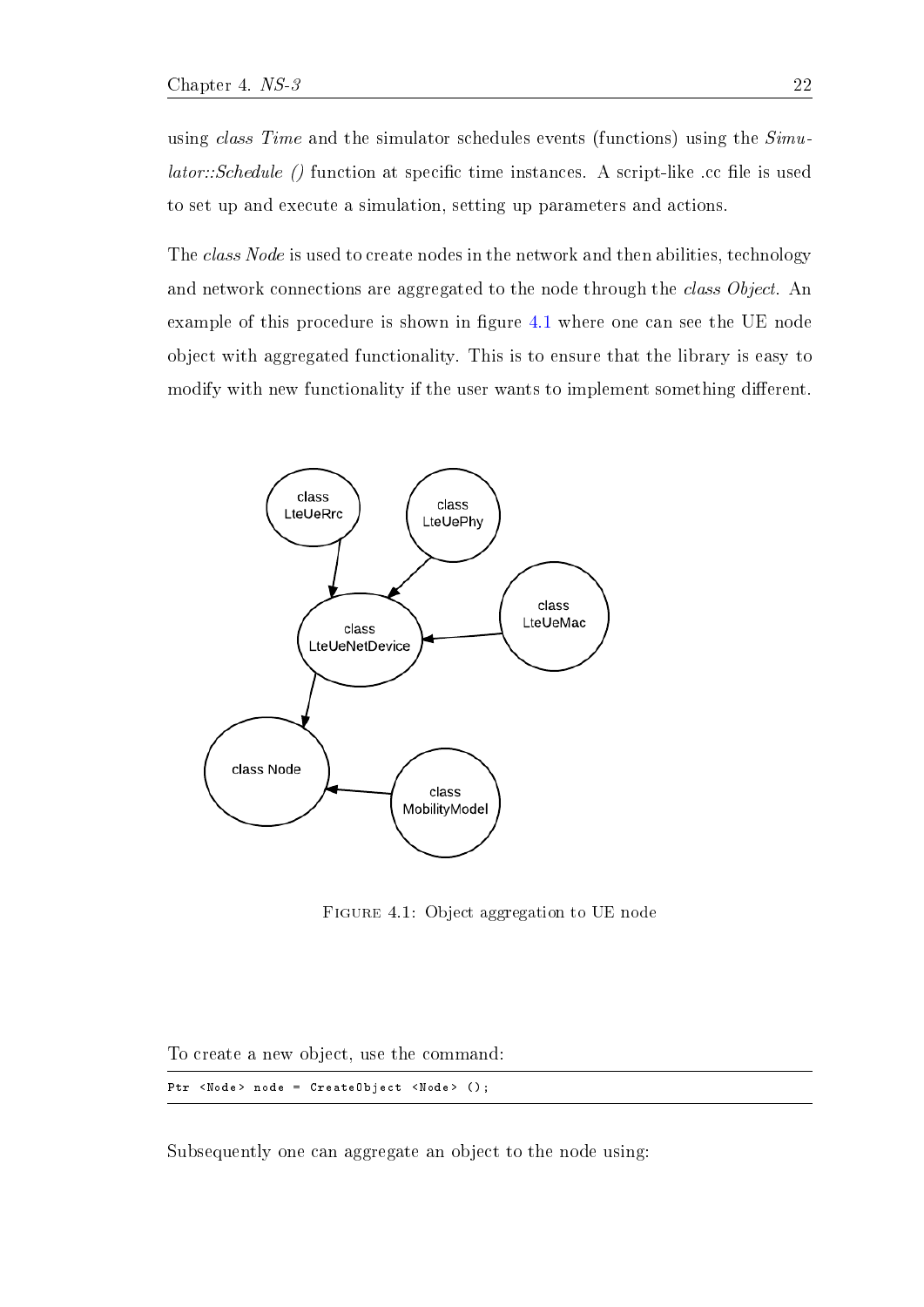```
Ptr <NetDevice> dev = CreateObject <NetDevice> ();
node -> AggregateObject ( dev );
```
To minimize the the lines of code necessary to write a functioning script, helper classes are implemented to make sure the entire node-aggregation tree is well put together. The class LteHelper is used to initialise LTE nodes, both UEs and eNBs. This is done by setting up the connections between the different layers and store object pointers so they can access each others functions and variables.

Different parameters and variables can be set through the  $TypeId::SetAttribute()$ , so for instance if one wants to use maximum bandwidth in LTE one types:

| Config::SetDefault ("ns3::LteEnbNetDevice::DlBandwidth", UintegerValue (100)); |  |  |  |  |
|--------------------------------------------------------------------------------|--|--|--|--|
|--------------------------------------------------------------------------------|--|--|--|--|

This sets the number of resource blocks on the downlink available to 100 which equals 20 MHz. The flexibility of the framework allows for all kinds of implementations based on the existing modules or the ability to add new modules to the library.

#### 4.1 LENA project

LENA stands for LTE/EPC Network Simulator and is an open source project which rely heavily on contributions from the community. The core motivation for the LENA project is to provide an educational simulator of LTE which can be modified to test different algorithms with a large degree of flexibility.

Some models are unfortunately missing, one of the key ones being IDLE-mode. One has to manually attach UEs to a eNB either through physical distance from the node or through forcing it to connect to a node. This can be highly disruptive if one wishes to connect many UEs to a eNB and many of them don't connect at all or doesn't try to reconnect to a more suitable node. [\[13\]](#page-44-7)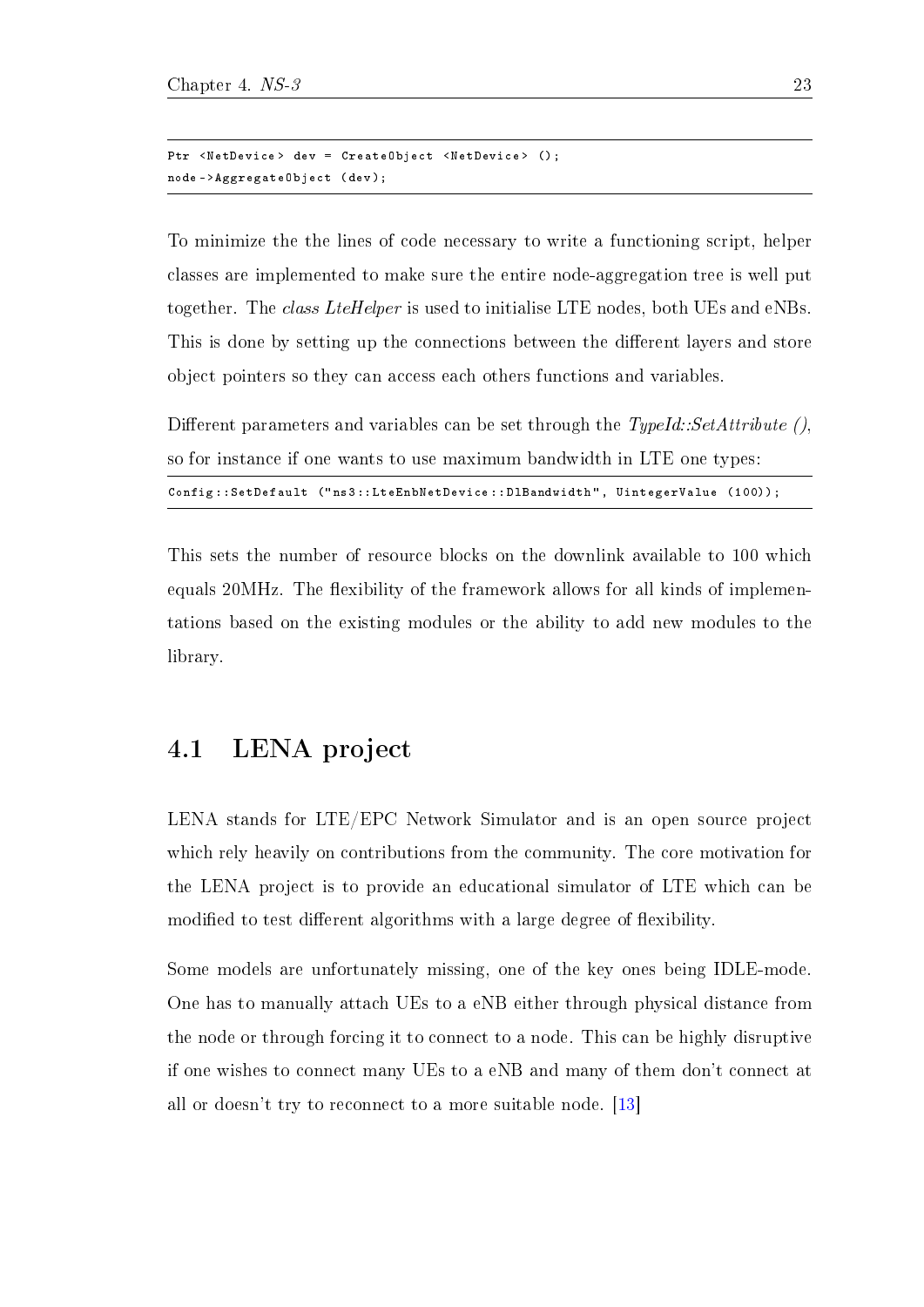#### <span id="page-29-0"></span>4.2 The granularity of the LENA lte model

The most computationally taxing to a simulator of this kind is the physical level and so approximations has to be made to make sure that the simulator runs smoothly. Radio link level granularity on a per symbol basis is therefore ruled out. Although one wishes to compute fast certain requirements are made. At the radio level the minimum granularity has to be that of a resource block in order to enable accurate modelling of inter-cell interference on a per resource block basis. This is very important for SON implementations regarding ICIC.

#### 4.2.1 The Mac-layer

In order to provide an accurate and hopefully real-life model of the mac-layer the LENA project has decided to implement the femtoforum API. This ensures that the model behaves like a real implementation as much as possible even though most vendors use their own APIs. [\[14\]](#page-45-0)

The interface allows the scheduler to communicate with the mac layer while staying independent of the PHY layer. It uses Service Access Points (SAP) to provide access between layers and uses a push strategy towards parameters, which means all the parameters are sent to the scheduler at certain times. A pull strategy on the other hand would mean that the scheduler access parameters when they're needed. A figure describing the interface can be seen in [4.2.](#page-2-0) The framework described is the exact same as is expected to be used in femto-cells which makes it possible to test radio resource management solutions in a test environment.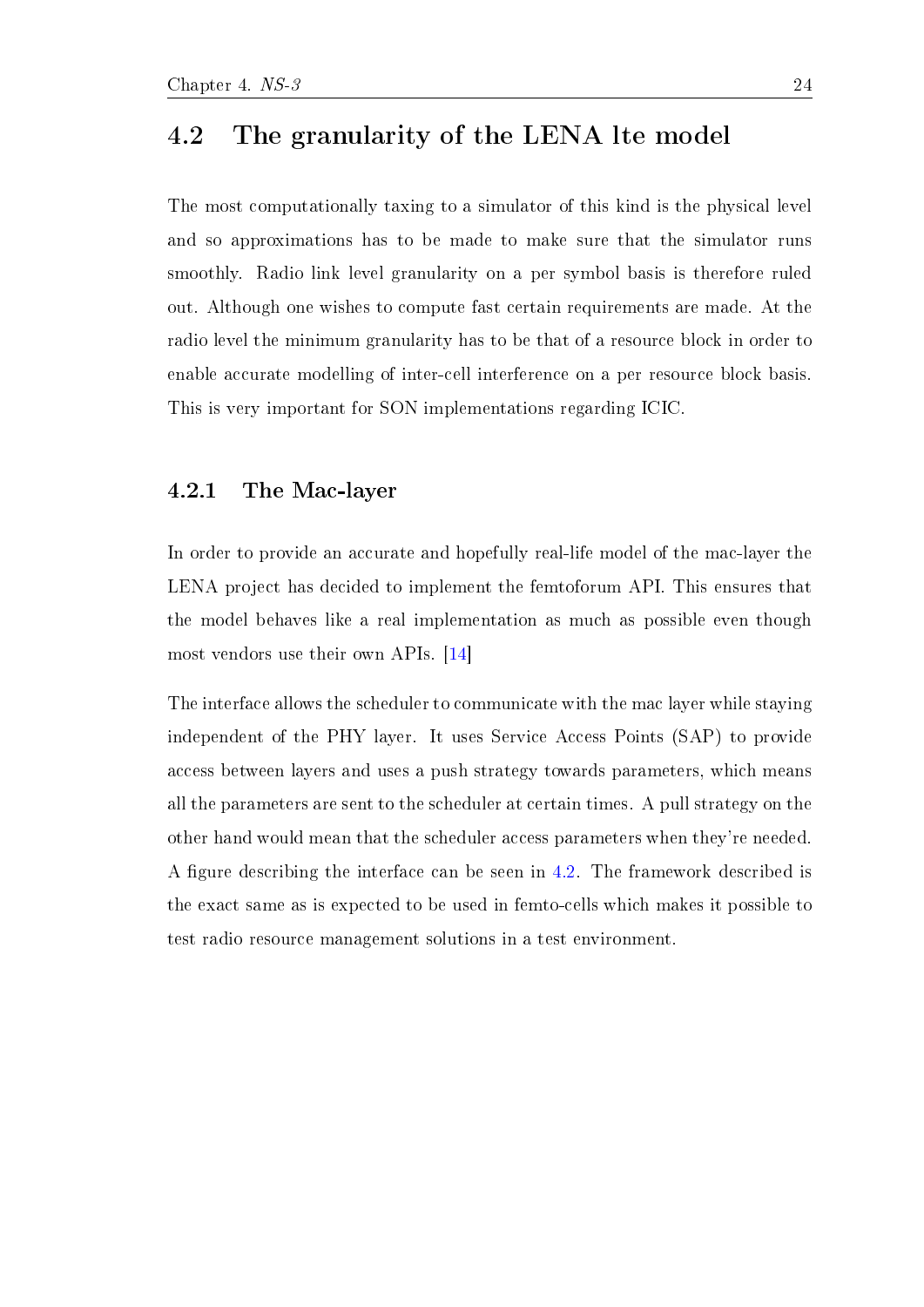

Figure 4.2: Femto-forum SAP interface between layers, taken from [\[14\]](#page-45-0)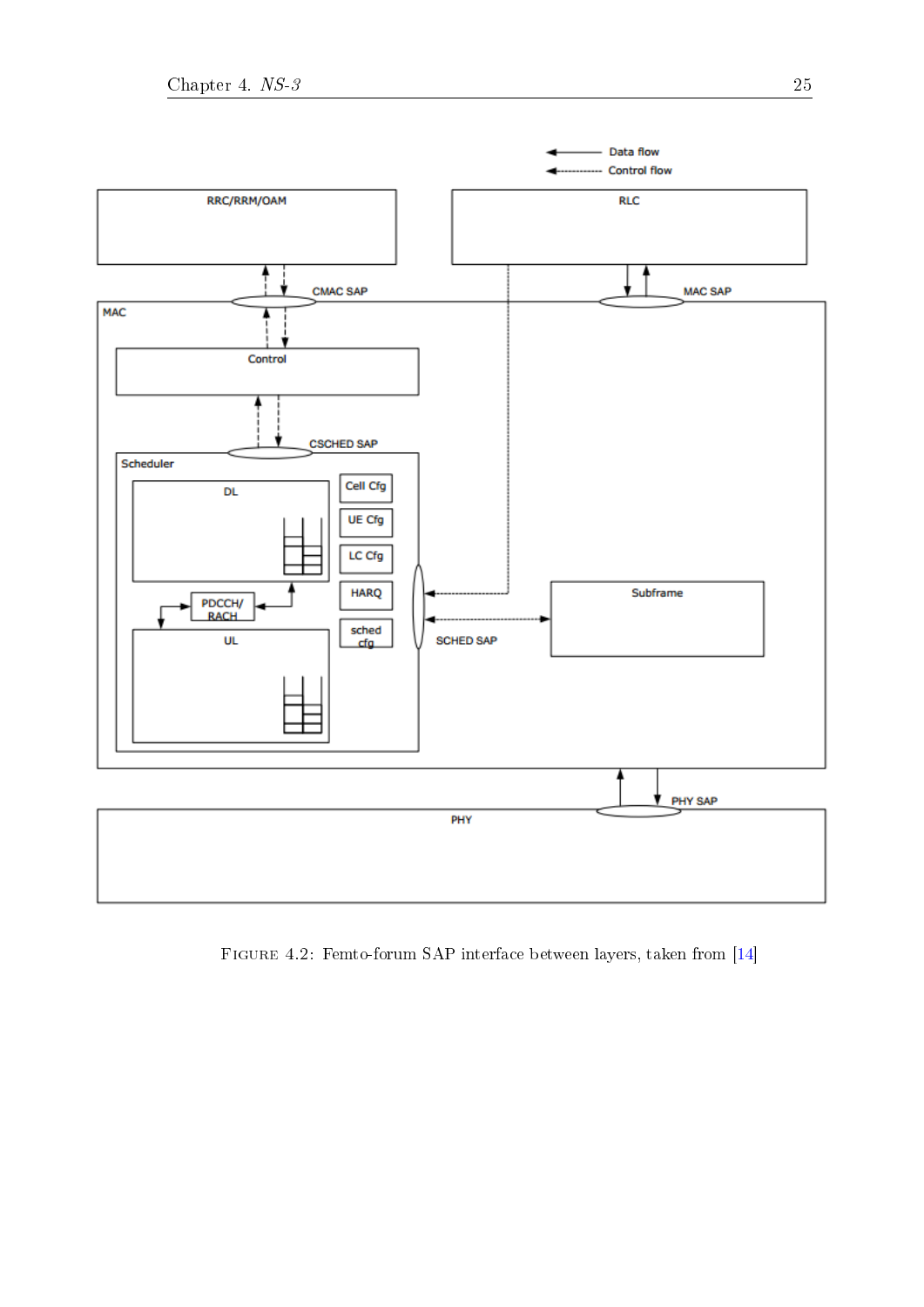#### 4.2.2 Approximations that influence simulation results

When interpreting results coming from simulations in the lte module one has to take into account the different approximations made in the module. The  $d$ ocumentation<sup>[\[15\]](#page-45-1)</sup> provided specifies the granularity of the different models used. Starting with the fading model one observes that the model specifies different parameters:

- user speed
- number of multiple paths considered
- sampling time of the trace
- frequency granularity of the model
- number of users

The frequency granularity of the LTE module is one RB, and the time granularity is one TTI (1ms). For user speed, different discrete values are set based on common scenarios including walking, driving and urban scenarios. These models are represented in TS36.104[\[16\]](#page-45-2) annex B-2 and give the relative power to the signal for different excess tap delays. A simplification of the per user fading trace is also provided to decrease complexity.

#### <span id="page-31-0"></span>4.2.3 The PHY-level in the LENA-lte model

The time and frequency granularity specified above needs to be adapted to the transmission of Physical Downlink Control Channel (PDCCH), Physical Control Format Indicator Channel (PCFICH) and the Physical Downlink Shared Channel (PDSCH) on the downlink and Sounding Reference Signals (SRS), Physical Uplink Shared Channel (PUSCH) and Physical Uplink Control Channel (PUCCH) on the uplink. These channels make up a subframe in LTE which last a TTI or 1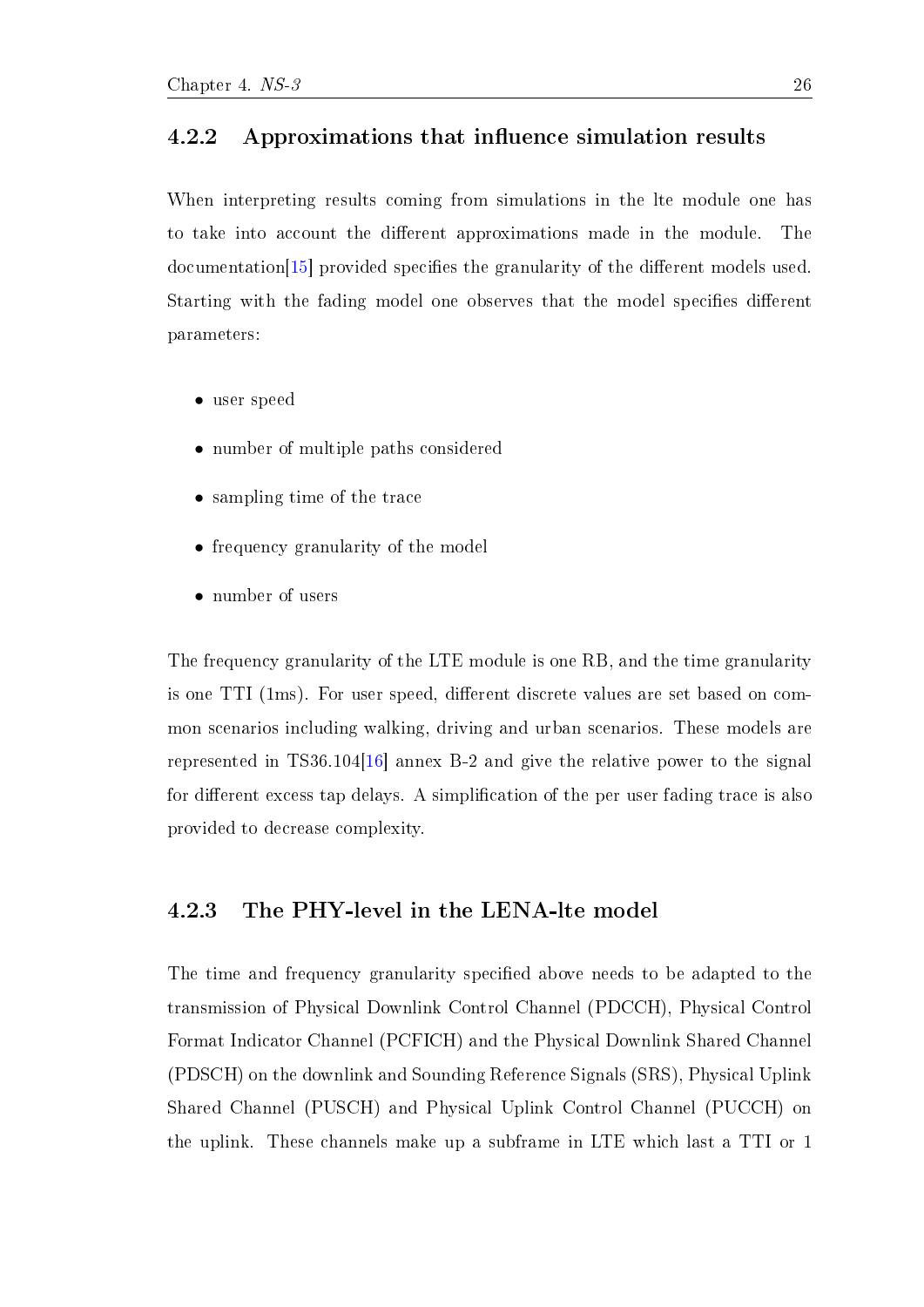The data error model uses Link-to-System Mapping (LSM) which goal is to limit the computational complexity of the simulator. This is done by combining both the system level simulator and link level simulator into a mapping of for example SINR, MCS and BLER, where SINR is the Signal-to-Interference plus Noise Ratio and BLER is the Block Error Rate.

The MIESM model implemented in NS-3 LENA uses this method to calculate the BLER from a mapping of SINR and MCS for the entire system and link performance. The operation can be seen in figure [4.3.](#page-2-0)



Figure 4.3: MIESM implemtation in LENA, taken from [\[15\]](#page-45-1)

MIESM stands for Mutual Information Based SINR Metric and is used in the LENA model with mapping provided by the Vienna LTE simulator [\[17\]](#page-45-3). Since this is only a network simulator, not a radio link simulator, the LENA project has decided to implement a flat frequency response in each RB and the Transport Block Error Rate (TBLER) is calculated by averaging the BLERs over RBs. The implementation also has to account for different code  $block(CB)$  sizes used in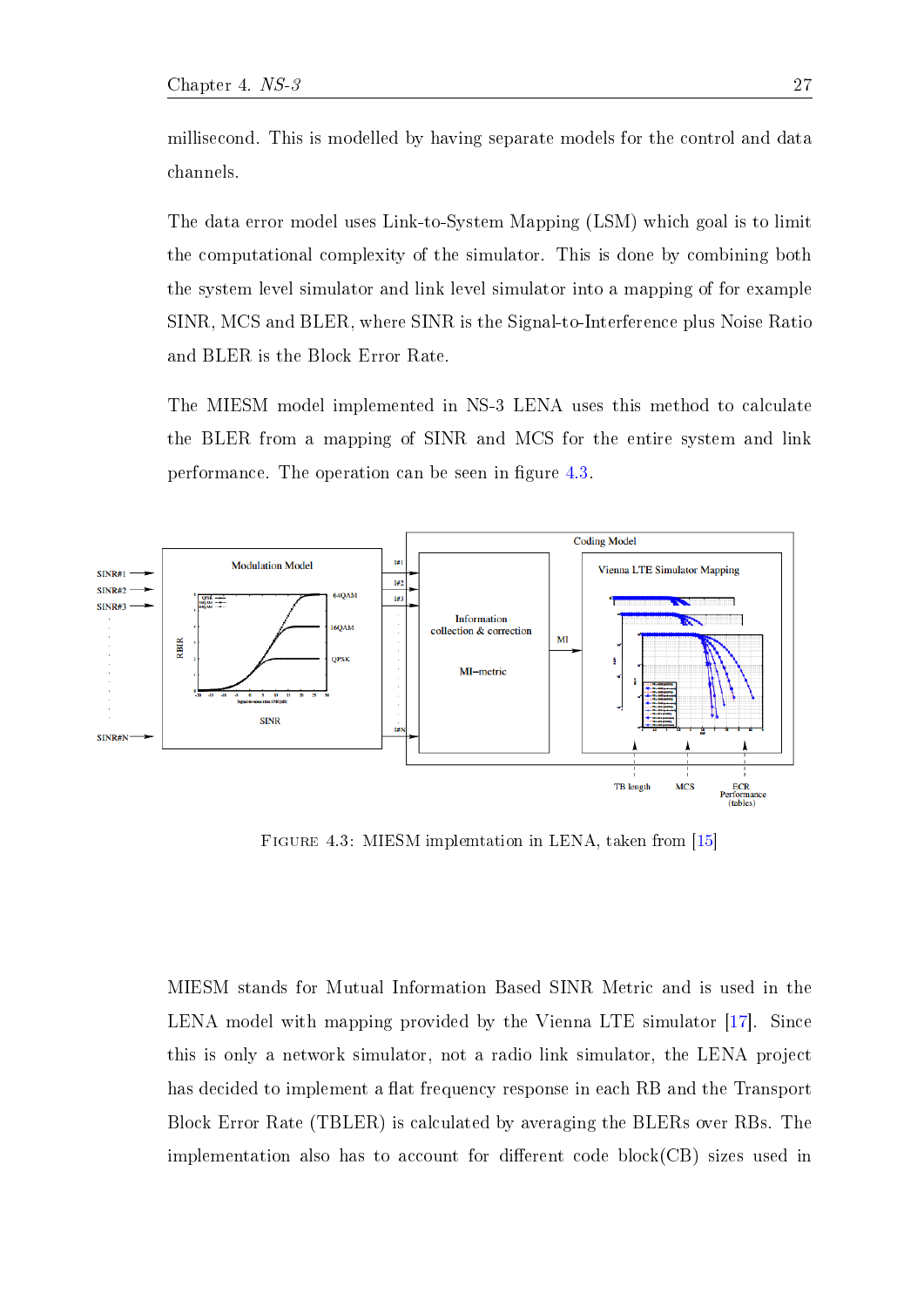coding. This is done by estimating the CB size according to [\[18\]](#page-45-4). The Code Block Error Rate (CBLER) of CB i is calculated with:

$$
CBLER_i = \frac{1}{2}[1 - erf(\frac{MI_{TB} - b_{ECR}}{\sqrt{2}c_{ECR}})]
$$
\n(4.1)

where  $MI_{TB}$  is the mutual information of a transport block where the approximation of mutual information is converted into look-up tables given as vectors of type double in class LteMiErrorModel. erf is the error function, and  $b_{ECR}$  and  $c_{ECR}$  is the mean and standard deviation of the Effective Code Rate (ECR), a guassian process.

The control channels also use the MIESM model to calculate errors in PCFICH and PDCCH. Since the PCFICH is used to decode the PDCCH these two have their own separate processes. In order to decode PDCCH and get the resource allocations from the DCI stored within one needs to first decode PCFICH. This is because the PCFICH tells us how many symbols are used for the PDCCH to potentially limit the number of symbols used for control channels.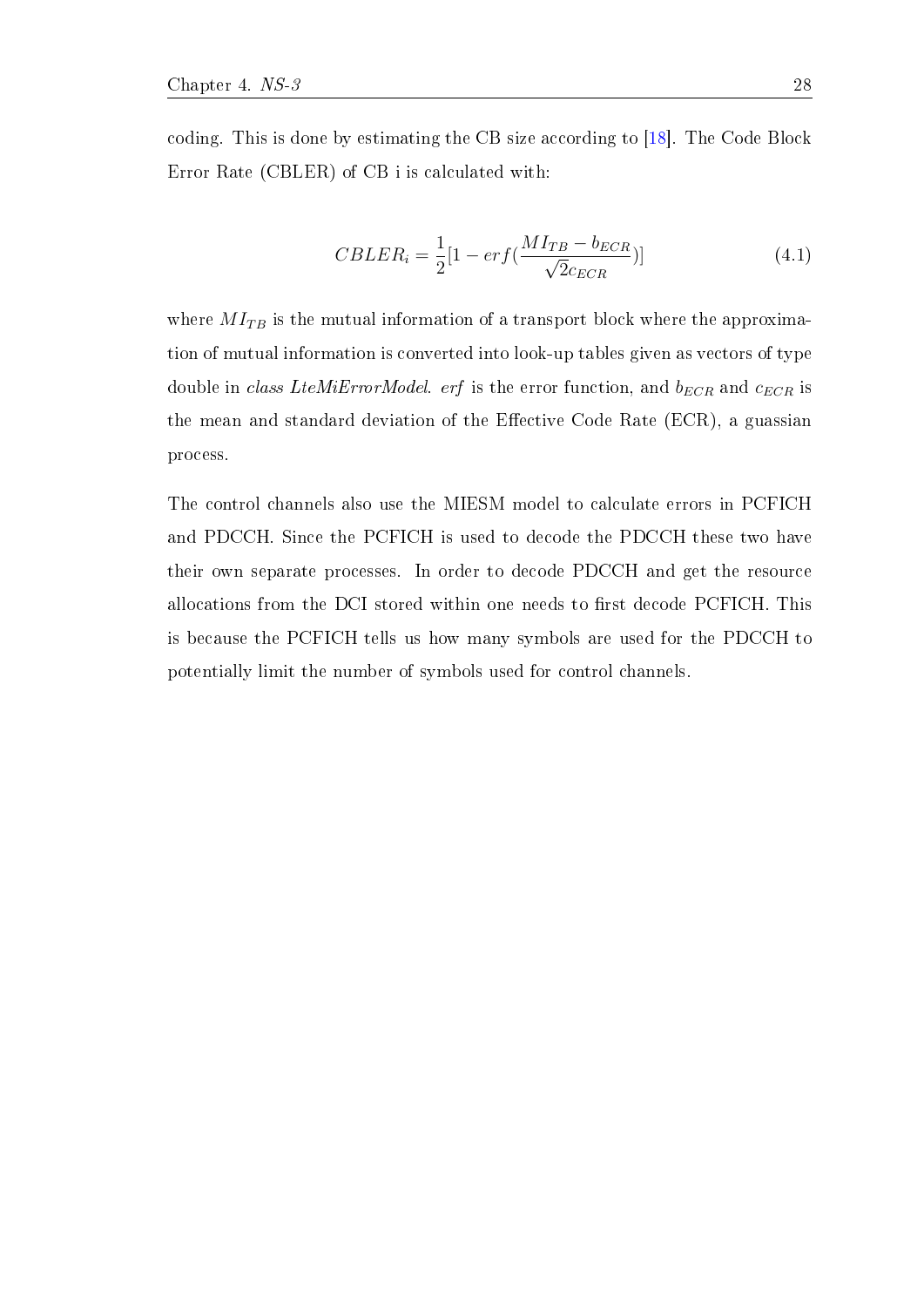## CHAPTER 5

#### ABS IMPLEMENTATION IN NS-3

In this chapter one will look at the ABS framework that have been implemented on top of the already existing NS-3 v-3.18. Hopefully the reader will understand how it is implemented so that one can expand on the model and use it effectively. The chapter focuses on explaining each part implemented on top of the LENA-lte module and give examples of future improvements to the module.

Unfortunately the model is not entirely completed because of many debugging setbacks associated with ns-3 and ones own implementation. But hopefully this chapter can give an idea of what one can implement in the future if one wants to test out algorithms.

#### 5.1 Cell range expansion

In order to accurately model the problem, solvable through ABS, one has to model the Cell Range  $Expansion(CRE)$  offered by the pico-cell. The LENA model uses RSRQ values to determine handover thresholds calculated from the RSRP and RSSI as seen in eq. [3.1.](#page-2-0) The CRE scheme requires the use of additional signalling to provide the UE with the information on what type of cell (macro, pico?) and the assigned offset. In this implementation, with the flexibility of a  $c++$  based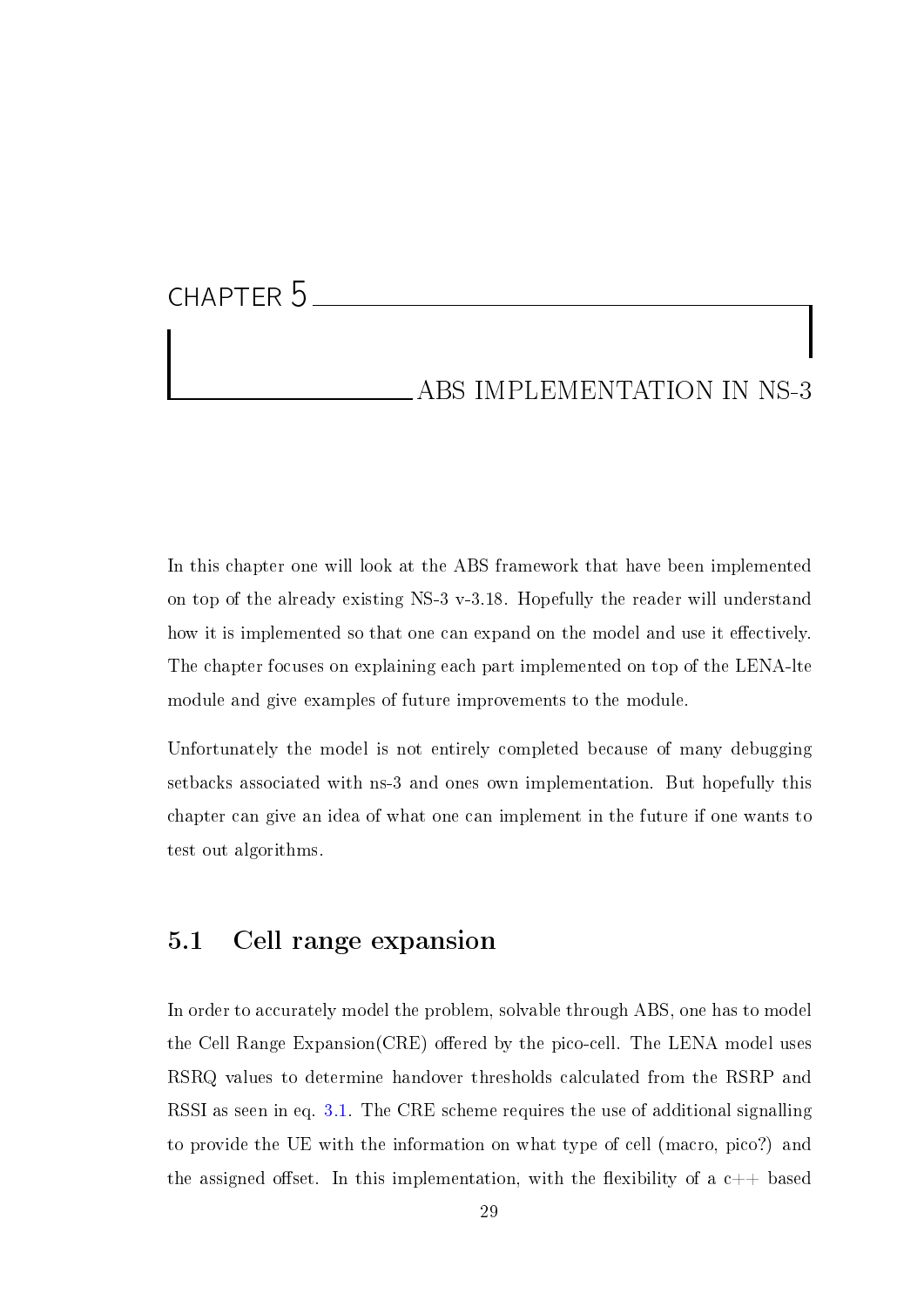simulator, one takes the liberty to implement a pointer based, delay free solution. The class BiasHelper assigns offset values directly to the UEs in the simulation with a neighbour list of CellIds used to identify pico cells. The BiasHelper is then called from within the starter script to assign the pico-cell CIDs to the bias list. The class is then called from within LteUePhy::ReportUeMeasurements () which is responsible to signal to the eNB every 0.5s, the RSRP and RSRQ in order to initiate cell reconfiguration.

#### <span id="page-35-0"></span>5.2 ABS-Trigger mechanism

In order to get the most out of a blanked subframe one has to classify victim RNTIs at each pico node. One has to then send an inquiry to each neighbour macronode which then makes the decision to initiate. This is highly necessary in order to take the macro-nodes throughput and buffer size into account when making the decision to initiate a blank subframe pattern. The general structure of the implementation can be seen in figure  $5.1$ .



FIGURE 5.1: Victim classification and ABS initiation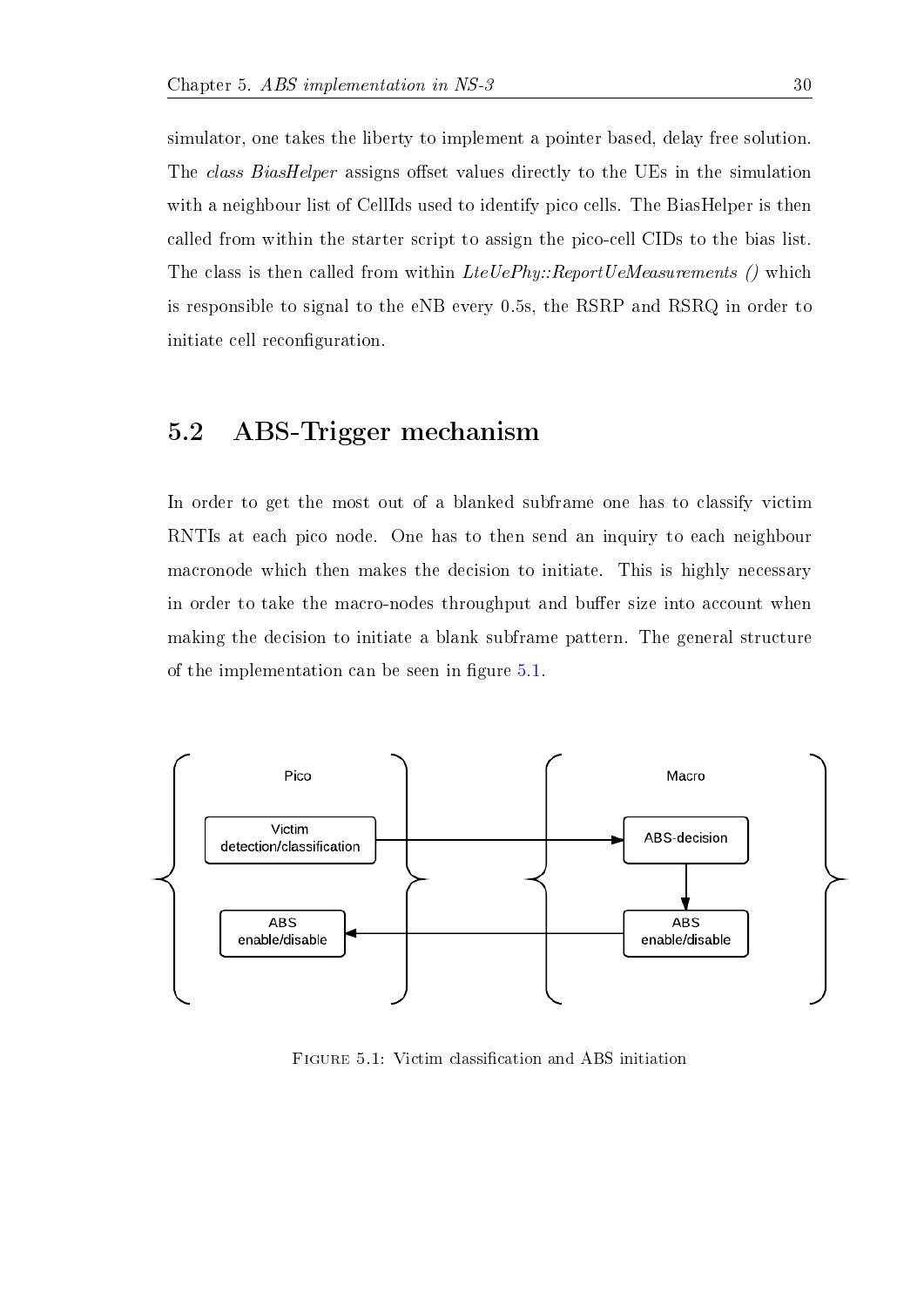The basis for the implementation is the Round Robin femto-forum scheduler. All abs triggering mechanisms are implemented here, in the files:  $rr-ff-mac-scheduler.c/h$ .

The classification of victim PUEs has been implemented as part of the CQI updating function  $Rrf_4$  as  $Scheduler: DoSched DlCqiInfoReg$  () as defined in [\[14\]](#page-45-0). std::list  $\langle$ uint  $16t$  victimList has been added to store victims and the function VictimListEdit () has been added to facilitate updates to victim status by removing and adding new RNTIs. The victim threshold has been set to a static value  $CQI \leq 3$ .

In order to coordinate the subframe scheduling each scheduler has a pointer address to the other schedulers which makes it possible to use public functions and initiate abs. This is a simplication to avoid having to implement new X2 messages and create new messages between the RRC->MAC->Scheduler interfaces.

#### 5.3 NS-3 CQI implementation

In order to get the correct CQI value when transmitting data in a blanked subframe framework, one has to have two separate CQI values as discussed in section [3.10.](#page-24-0) A new control message is required for the downlink in order for the UE to realize whether it is performing calculations on a blanket subframe or a regular subframe. The new message is called *class AbsCtrlMessage* and holds a boolean value for protected/unprotected subframe. The control messages are defined in class LteControlMessage. The UE then has to signal to the eNB if the cqi value calculated is on a protected subframe or not. This is done by adding a parameter in the downlink CQI message carried on the uplink.

The different CQIs are then stored in the scheduler for further use when creating DCIs for Tx. Ideally one would use the CQI for the data plane but as this is not implemented a solution where one uses the control plane CQI has been chosen.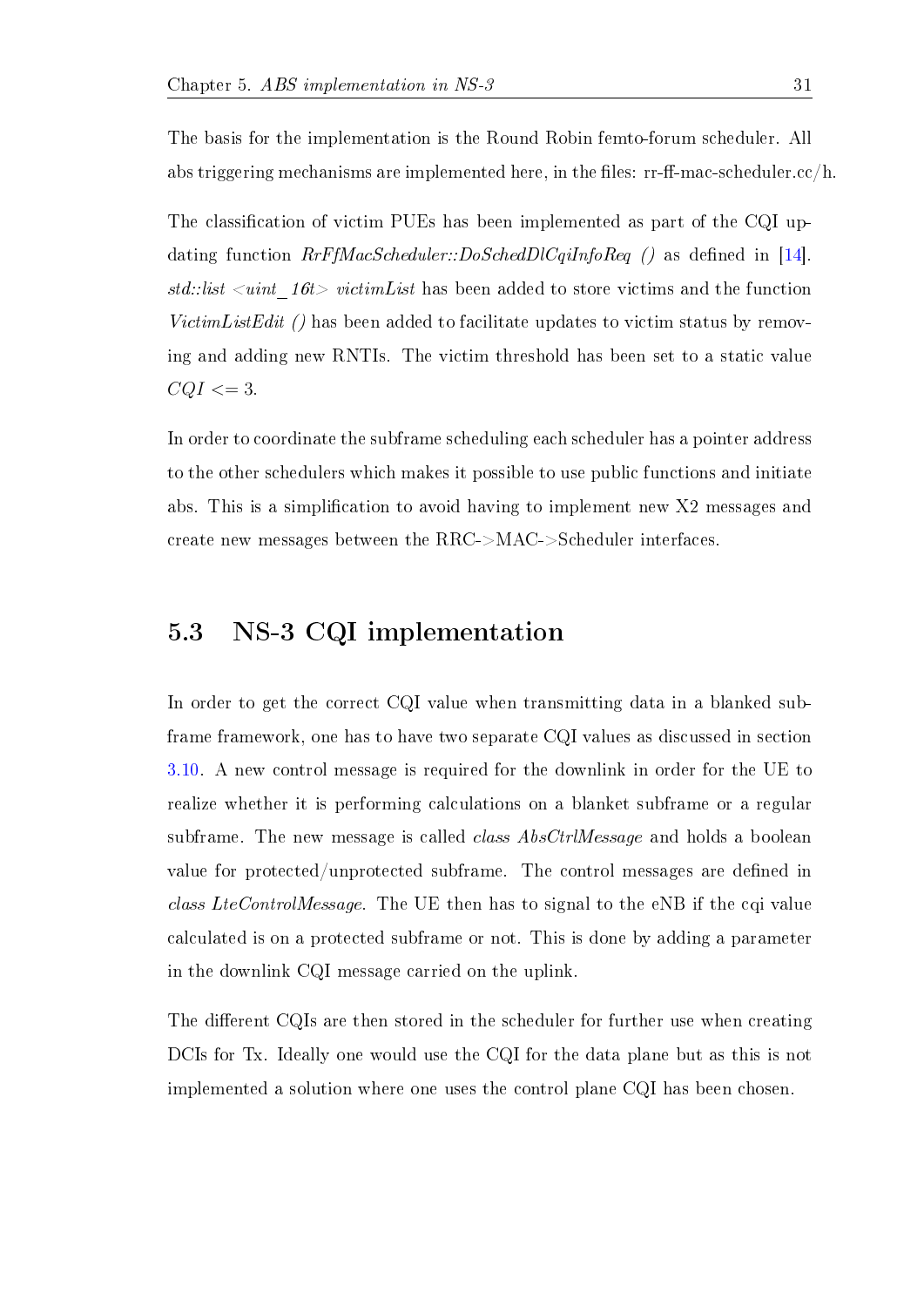

Figure 5.2: Handling of CQI at the eNB

The layers need to communicate with each other through new messages to account for the possible longer than 1 TTI MAC-delay. A new message has also been added to the SchedDlCnfInd message standardised in the femto-forum technical paper [\[14\]](#page-45-0). This is because it is the MAC that creates the control messages and sends it to the physical layer through a PHY-SAP. The message then controls the Tx-power to blank the subframe at the PHY-layer.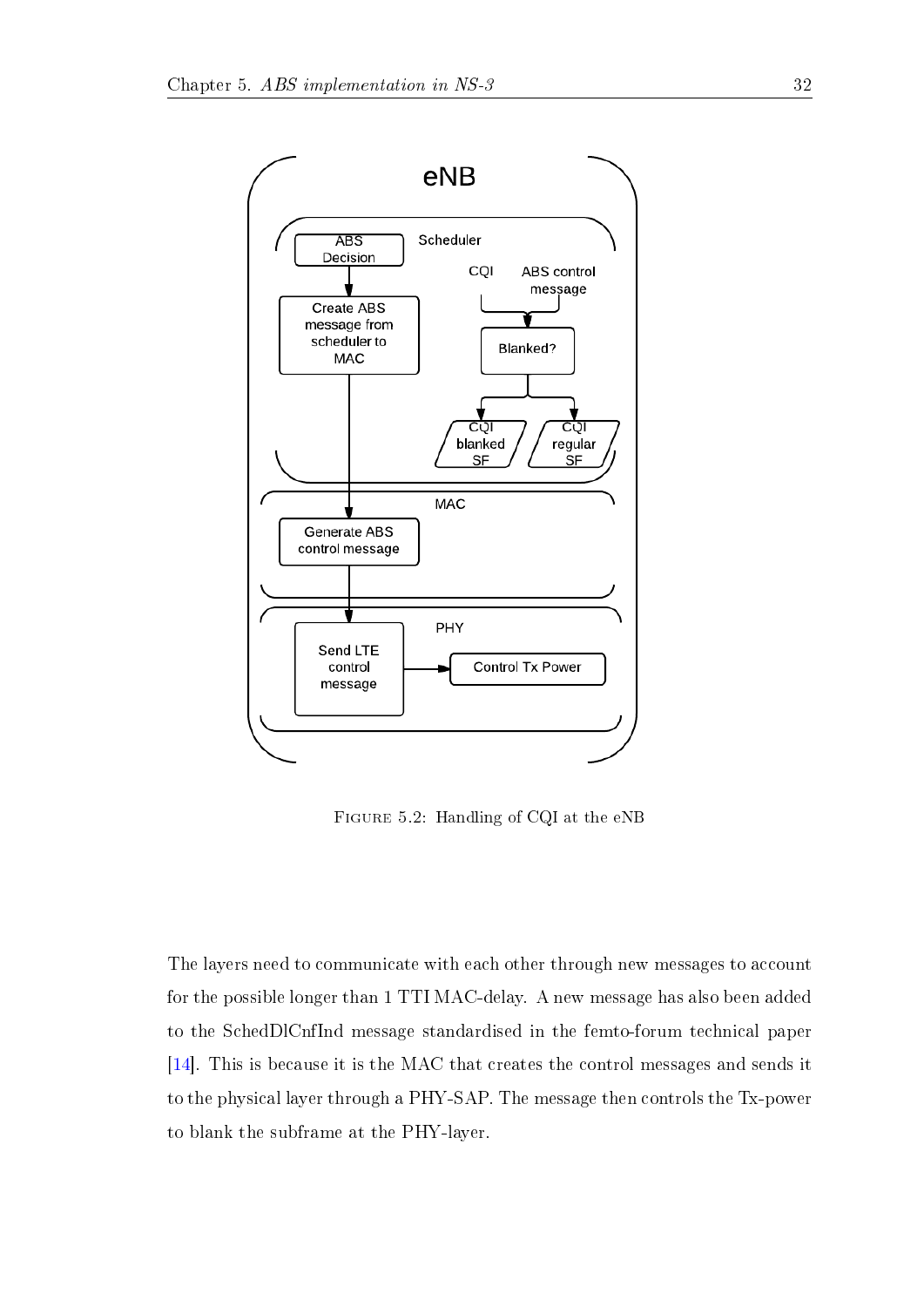#### 5.4 Additional features

In order to get the most out of a blanked subframe, changes has to be made to the scheduler both at the pico-cell and the macro-cell. Which RNTIs should be given special treatment in blanked subframes and which can be deployed partly in protected/unprotected subframes? These are questions that are essential when deploying ABS since the whole point is to increase overall throughput.

Right now, the X2-message only sends a boolean between the macro- and pico-cell. In order to make a better decision at the macro-cell whether to use ABS, more information is needed about the current state of the pico-cell load, rlc buffer size and amount/severity of the victim-PUEs. New messages can therefore be defined over the X2 interface to clear the way for this information exchange.

An adaptive approach of cell range expansion can also be evaluated based on the load at the pico cell. If one experiences a high load at the pico-cell one can adjust the bias value towards the pico-cell. This has to be communicated over-the-air interface but also over the backhaul to other nearby nodes so that the UEs can make correct handover decisions.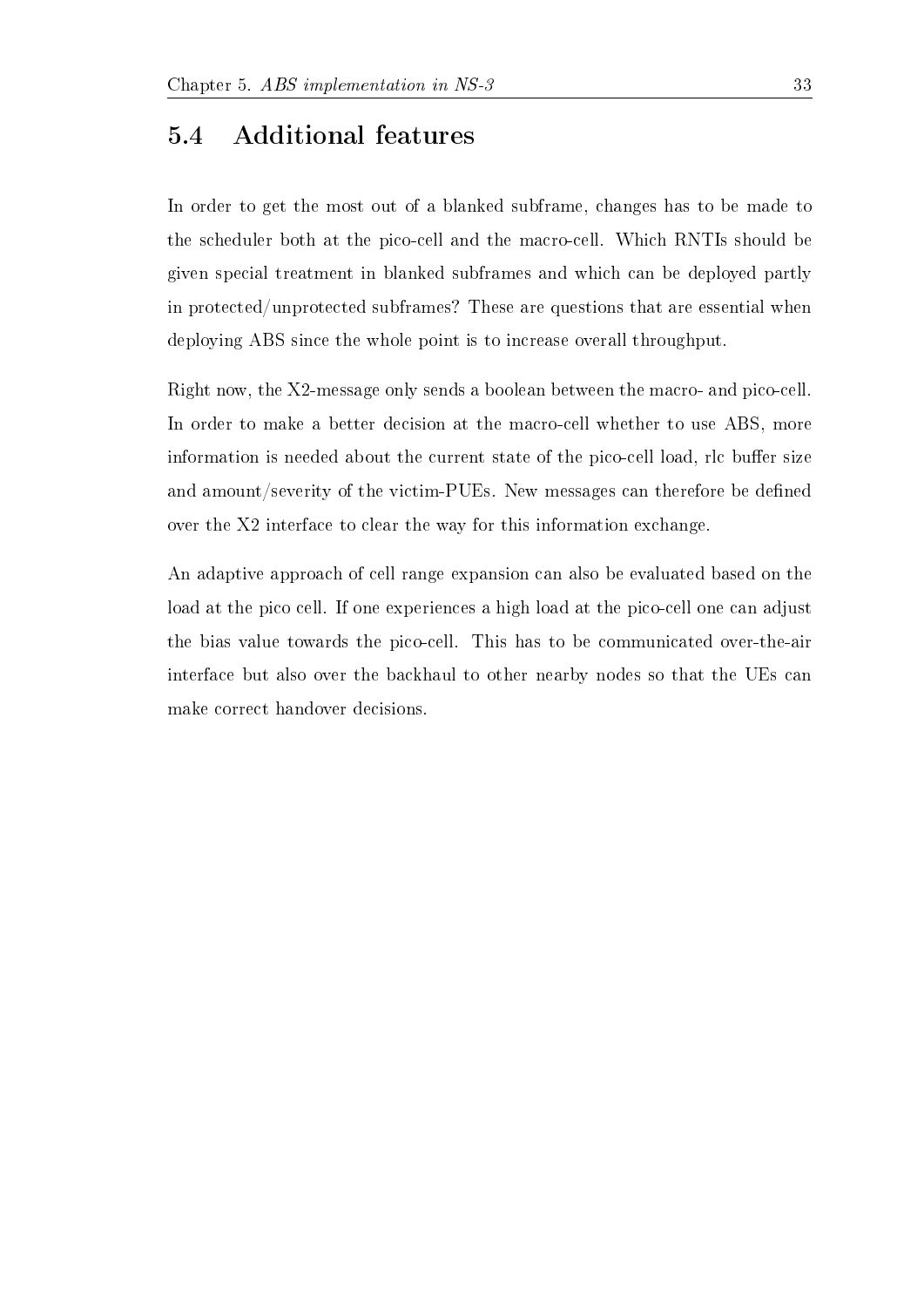## CHAPTER 6 **CONCLUSION**

In order for vendors and researchers to test ICIC algorithms they need access to a simulator which supply an accurate representation of the network environment. NS-3 LENA-lte module provides a good model of the different layers and flexibility in terms of adding new features.

When dealing with ABS the synchronisation between the cells is important. This is the main challenge facing TD-eICIC since the eNBs have to be synchronised down to microseconds in order to achieve the desired results, lowered interference. This synchronisation error is not accounted for in the current NS-3 version where the nodes are running at the same exact time and the error models are based on approximations.

Although the granularity of the model doesn't exceed resource block level, the model is good enough to test ICIC algorithms on since the results will be more dependant on the higher layers, the MAC/RLC/scheduler layers than the lower layers, PHY-layer and Spectrum channel.

The ABS coordination procedure implemented will however be a hindrance towards algorithms sensitive to delays since the X2-interface is not used to communicate the initiate abs message and pico load. Depending on the QoS demands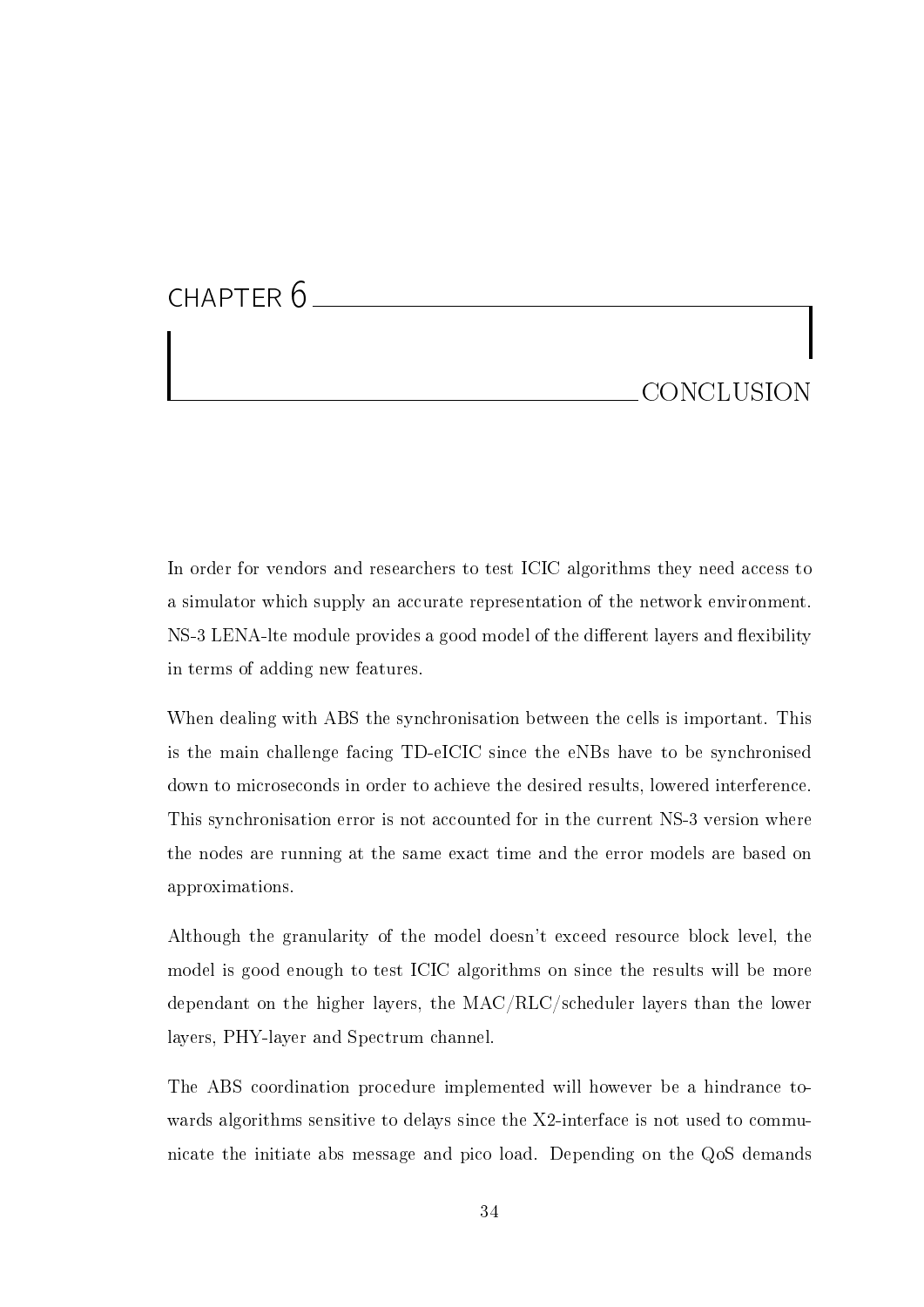that the broadband/fiber provider offers, the messages will have varying delay in the entire network. This framework, unless X2 messages are created in the future, is therefore not reliable to test algorithms of this kind.

Algorithms that are not sensitive to delay will likely perform much more realistically in the network simulator and therefore is more suited. This is though a fair approximation of the real life case where the first distributed SON-algorithms will most likely not be delay sensitive to begin with.

ABS requires two CQI values to be stored in order to facilitate correct MCS in the protected/unprotected subframe. The choice of measuring the CQI over control channels rather than the data channels will have an impact on the results where the scheduler could give a pessimistic MCS value for protected subframe based on activity present in the control channel of macro cell in said subframe.

In addition to new CQI procedures, new control messages and X2-messages have to be standardised. When making the decision whether to use ABS and to what extent one needs information from the pico-cell indicating the current load and number of victims.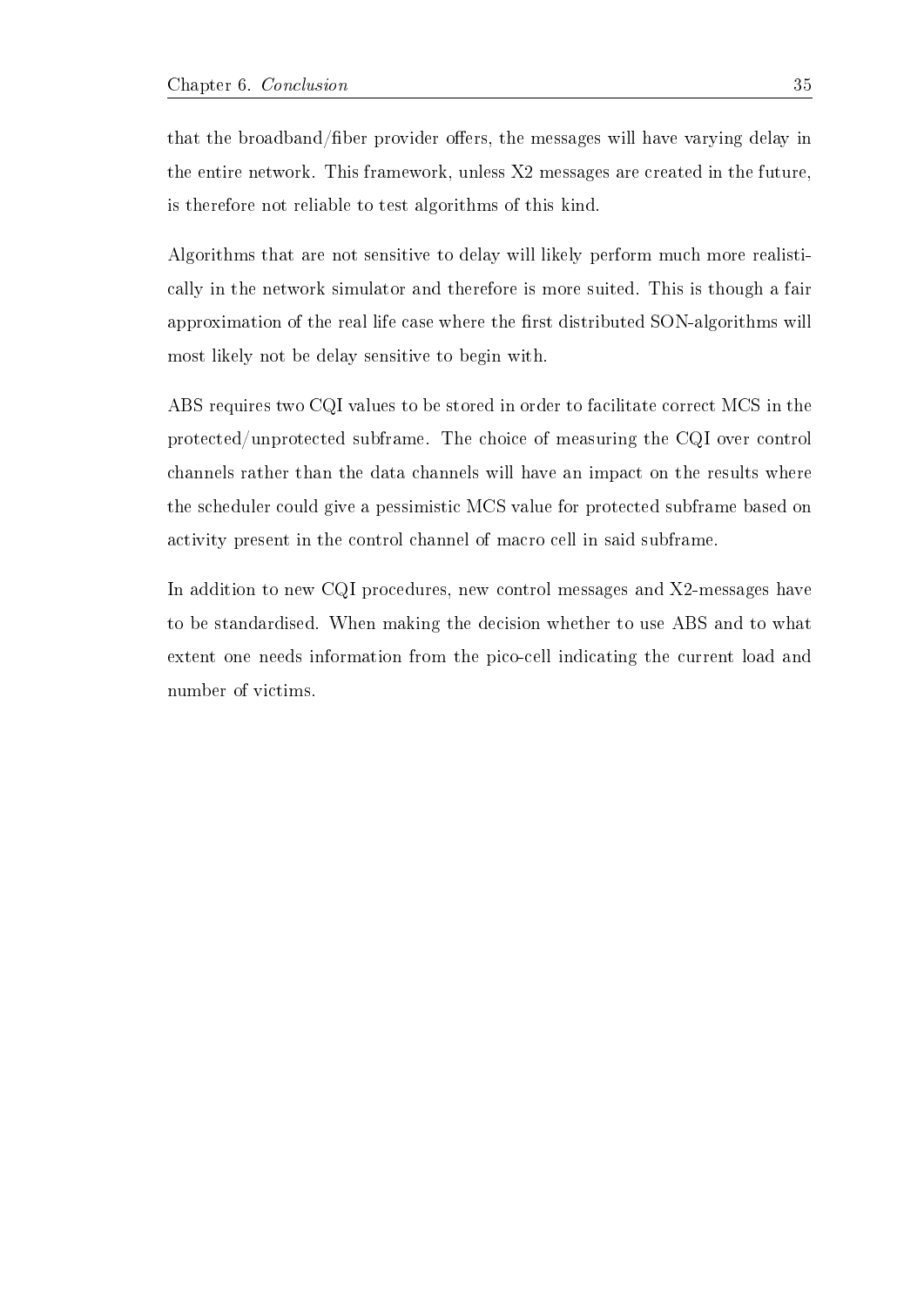## <span id="page-41-0"></span>APPENDIX A NS-3 IMPLEMENTATION

#### A.1 Files

This appendix contains a guide to set up the implemented model in NS-3. The .zip file that comes with the report contains the necessary  $c++$  files to have a look at the ABS model implemented. First one has to download the NS-3 3.18 version which is the one used for this report. In order to get installation instructions for NS-3 go to [\[13\]](#page-44-7).

Extract the files included in the zip file to the folder with the same DIR in the final LENA pull NS-3 3.18.

#### <span id="page-41-1"></span>A.2 Code

The NS-3 simulator is written entirely in  $C++$  and the different modules of the lte system have their own .h and .cc files located in the /lena/src/lte/model/ directory. Most of the implementation has been written in rr-ff-mac-scheduler.h and rr-ff-mac-scheduler.cc since the round robin scheduler was the basis of the implementation all of the relevant code has been put on top of the existing scheduler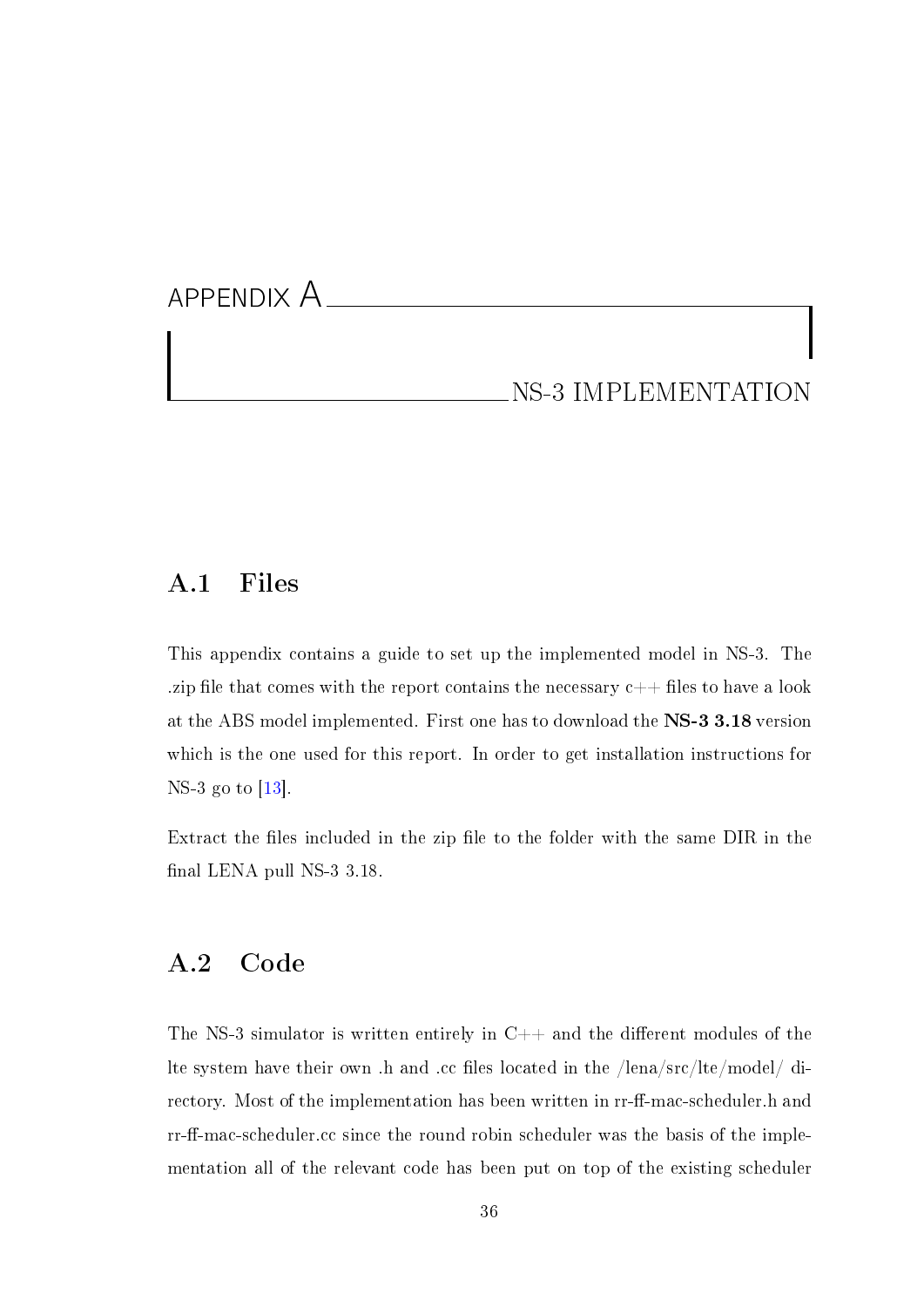code. lte-control-message.h has also been edited to support a new control message, lte-enb-phy.cc has been edited to blank certain subframes and various other files have been edited to support for CRE and allow interaction between layers.

The code is not finished at this point for various reasons but the code has been included in case someone wants to finish it or get ideas for their own NS-3 project. A run file is included with the code that one can use to test the implementation with 2 nodes.

There exists a bug in this version of NS-3 which sometimes causes a memory leak during multiple HO, hopefully this will be fixed in future versions.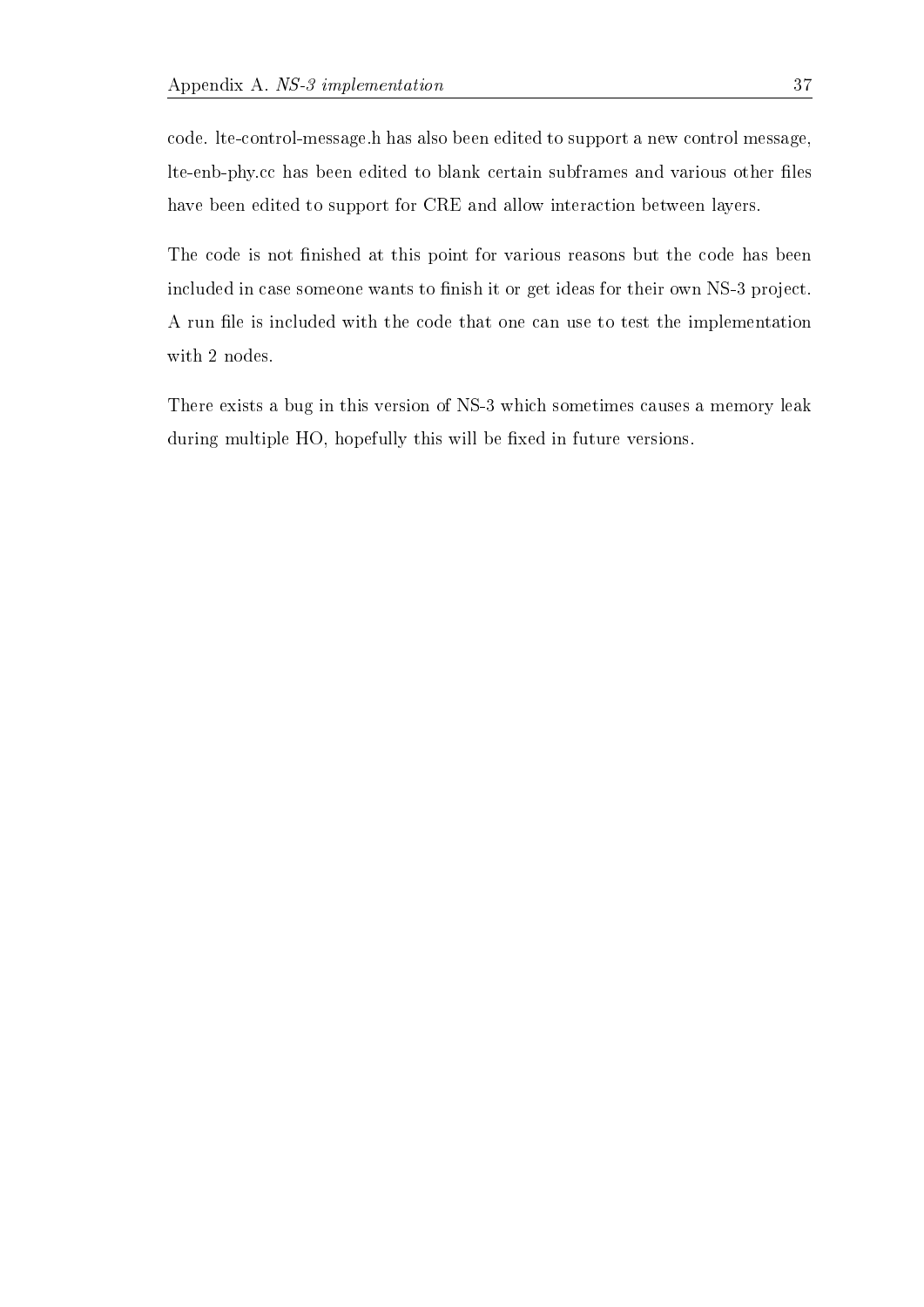#### BIBLIOGRAPHY

- <span id="page-43-0"></span>[1] Stefania Sesia, Issam Toufik, and Matthew Baker. LTE, The UMTS Long Term Evolution: From Theory to Practice. Wiley Publishing, 2009. ISBN 0470697164, 9780470697160.
- <span id="page-43-1"></span>[2] A. Zyoud, M.H. Habaebi, J. Chebil, and M.R. Islam. Femtocell interference mitigation. In Control and System Graduate Research Colloquium (ICSGRC), 2012 IEEE, pages 94-99, 2012. doi: 10.1109/ICSGRC.2012.6287142.
- <span id="page-43-2"></span>[3] 3GPP. Evolved Universal Terrestrial Radio Access (E-UTRA) and Evolved Universal Terrestrial Radio Access Network (E-UTRAN); Overall description; Stage 2. TS 36.300, 3rd Generation Partnership Project (3GPP), 2011. URL [http://www.3gpp.org/ftp/Specs/html-info/36300.htm.](http://www.3gpp.org/ftp/Specs/html-info/36300.htm)
- <span id="page-43-3"></span>[4] T.D. Novlan, R.K. Ganti, A. Ghosh, and J.G. Andrews. Analytical evaluation of fractional frequency reuse for ofdma cellular networks. Wireless  $Communications, IEEE Transactions on, 10(12):4294-4305, 2011.$
- <span id="page-43-4"></span>[5] Heui-Chang Lee, Dong-Chan Oh, and Yong-Hwan Lee. Mitigation of interfemtocell interference with adaptive fractional frequency reuse. In Communications (ICC), 2010 IEEE International Conference on, pages  $1-5$ , 2010. doi: 10.1109/ICC.2010.5502298.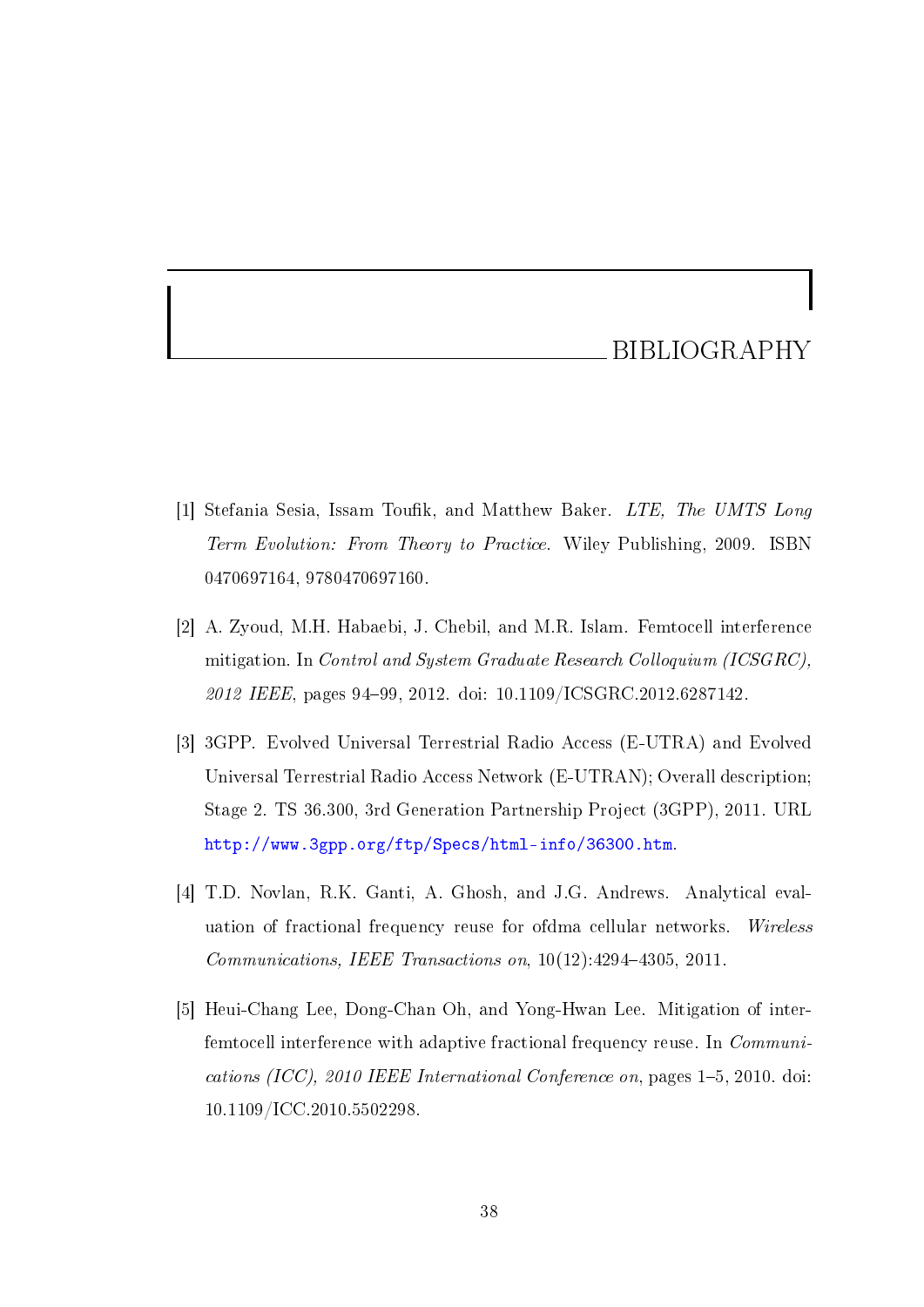- <span id="page-44-0"></span>[6] S. Deb, P. Monogioudis, J. Miernik, and J.P. Seymour. Algorithms for enhanced inter-cell interference coordination (eicic) in lte hetnets. Networking, IEEE/ACM Transactions on,  $PP(99):1-1$ , 2013. ISSN 1063-6692. doi: 10.1109/TNET.2013.2246820.
- <span id="page-44-1"></span>[7] M.I. Kamel and K.M.F. Elsayed. Performance evaluation of a coordinated time-domain eicic framework based on absf in heterogeneous lte-advanced networks. In Global Communications Conference (GLOBECOM), 2012 IEEE, pages 53265331, 2012. doi: 10.1109/GLOCOM.2012.6503967.
- <span id="page-44-2"></span>[8] Yuanye Wang, K.I. Pedersen, and F. Frederiksen. Detection and protection of macro-users in dominant area of co-channel csg cells. In Vehicular Technology Conference (VTC Spring), 2012 IEEE 75th, pages  $1-5$ , 2012. doi: 10.1109/ VETECS.2012.6240234.
- <span id="page-44-3"></span>[9] S. H amalainen, H. Sanneck, and C. Sartori. LTE Self-Organising Networks (SON): Network Management Automation for Operational Efficiency. Wiley, 2011. ISBN 9781119961772. URL [http://books.google.no/books?id=](http://books.google.no/books?id=xp3UVti7B6kC) [xp3UVti7B6kC.](http://books.google.no/books?id=xp3UVti7B6kC)
- <span id="page-44-4"></span>[10] S.N.S. Kshatriya, S. Kaimalettu, S.R. Yerrapareddy, K. Milleth, and N. Akhtar. On interference management based on subframe blanking in heterogeneous lte networks. In Communication Systems and Networks (COM- $SNETS$ , 2013 Fifth International Conference on, pages 1–7, 2013. doi: 10.1109/COMSNETS.2013.6465557.
- <span id="page-44-5"></span>[11] A. Weber and O. Stanze. Scheduling strategies for hetnets using eicic. In Communications (ICC), 2012 IEEE International Conference on, pages 6787 6791, 2012. doi: 10.1109/ICC.2012.6364726.
- <span id="page-44-6"></span>[12] Network Simulator 3. URL [http://www.nsnam.org/.](http://www.nsnam.org/)
- <span id="page-44-7"></span>[13] LENA project homepage. URL [http://networks.cttc.es/](http://networks.cttc.es/mobile-networks/software-tools/lena/) [mobile-networks/software-tools/lena/.](http://networks.cttc.es/mobile-networks/software-tools/lena/)